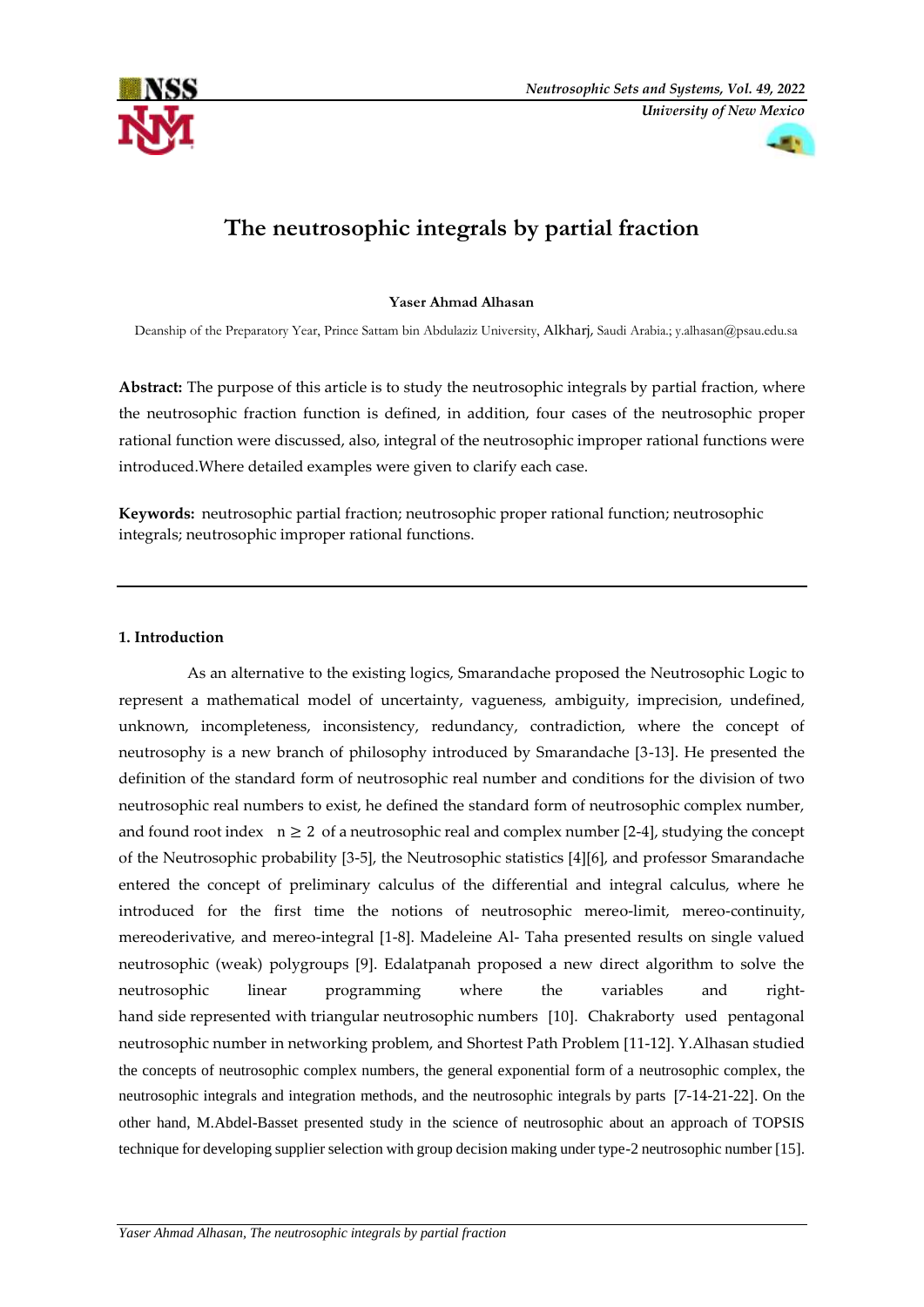Also, neutrosophic sets played an important role in applied science such as health care, industry, and optimization [16-17-18-19].

 Integration is important in human life, and one of its most important applications is the calculation of area, size and arc length. In our reality we find things that cannot be precisely defined, and that contain an indeterminacy part.

 Paper consists of 4 sections. In 1th section, provides an introduction, in which neutrosophic science review has given. In 2th section, some definitions and theories of The neutrosophic integrals and are discussed. The 3th section frames neutrosophic integrals by partial fraction, in which four cases of the neutrosophic proper rational function were discussed, also, integral of the neutrosophic improper rational functions were introduced. In 4th section, a conclusion to the paper is given.

# **2. Preliminaries**

#### **2.1. Neutrosophic integration by substitution method [24]**

**Definition2.1.1** Let  $f: D_f \subseteq R \rightarrow R_f \cup \{I\}$ , to evaluate  $\int f(x)dx$ Put:  $x = g(u) \Rightarrow dx = \acute{g}(u)du$ By substitution, we get:

$$
\int f(x)dx = \int f(u)\dot{g}(u)du
$$

then we can directly integral it.

#### **Theorme2.1.1:**

If 
$$
\int f(x, l) dx = \varphi(x, l)
$$
 then,  

$$
\int f((a+bl)x + c + dl)) dx = \left(\frac{1}{a} - \frac{b}{a(a+b)}l\right) \varphi((a+bl)x + c + dl)) + C
$$

where C is an indeterminate real constant,  $a \ne 0$ ,  $a \ne -b$  and b, c, d are real numbers, while  $I =$ indeterminacy.

**Theorme2.1.2:**  Let  $f: D_f \subseteq R \rightarrow R_f \cup \{I\}$  then:

$$
\int \frac{\hat{f}(x,l)}{f(x,l)} dx = \ln|f(x,l)| + C
$$

where C is an indeterminate real constant (i.e. constant of the form  $a + bl$ , where  $a, b$  are real numbers, while  $I =$  indeterminacy).

#### **Theorme2.1.3:**

Let  $f: D_f \subseteq R \rightarrow R_f \cup \{I\}$ , then:

$$
\int \frac{\hat{f}(x,I)}{\sqrt{f(x,I)}} dx = 2\sqrt{f(x,I)} + C
$$

where C is an indeterminate real constant (i.e. constant of the form  $a + bl$ , where  $a, b$  are real numbers, while  $I =$  indeterminacy).

**Theorme2.1.4:**   $f: D_f \subseteq R \rightarrow R_f \cup \{I\}$ , then: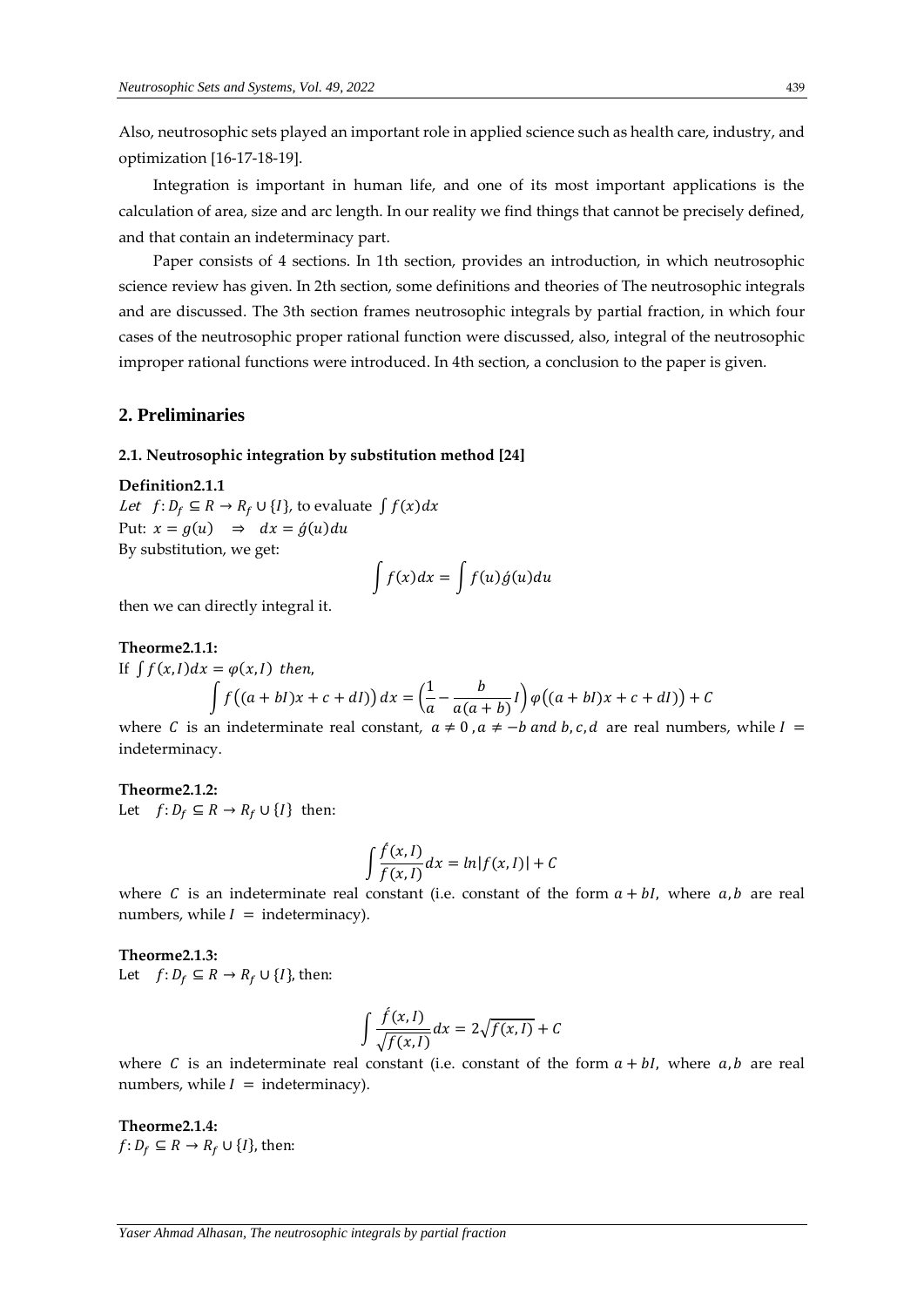$$
\int [f(x, I)]^n \hat{f}(x) dx = \frac{[f(x, I)]^{n+1}}{n+1} + C
$$

Where *n* is any rational number. *C* is an indeterminate real constant (i.e. constant of the form  $a +$ bI, where  $a$ ,  $b$  are real numbers, while  $I =$  indeterminacy).

# **2.2. Integrating products of neutrosophic trigonometric function [24]**

I.  $\int \sin^{m}(a + bI)x \cos^{n}(a + bI)x dx$ , where *m* and *n* are positive integers. To find this integral, we can distinguish the following two cases:

- $\triangleright$  Case *n* is odd:
	- Split of  $cos(a + bI)x$
	- Apply  $\cos^2(a + bI)x = 1 \sin^2(a + bI)x$
	- We substitution  $u = sin(a + bI)x$
- $\triangleright$  Case *m* is odd:
	- Split of  $sin(a + bI)x$
	- Apply  $\sin^2(a + bI)x = 1 \cos^2(a + bI)x$
	- We substitution  $u = \cos(a + bI)x$

II.  $\int \tan^{m}(a + bI)x \sec^{n}(a + bI)x dx$ , where *m* and *n* are positive integers. To find this integral, we can distinguish the following cases:

- $\triangleright$  Case *n* is even:
	- Split of  $sec^2(a + bI)x$
	- Apply  $\sec^2(a + bI)x = 1 + \tan^2(a + bI)x$
	- We substitution  $u = \tan(a + bI)x$
- $\triangleright$  Case *m* is odd:
	- Split of  $sec(a + bI)x$   $tan(a + bI)x$
	- Apply  $\tan^2(a + bI)x = \sec^2(a + bI)x 1$
	- We substitution  $u = \sec(a + bI)x$
- $\triangleright$  Case *m* even and *n* odd:
	- Apply  $\tan^2(a + bI)x = \sec^2(a + bI)x 1$
	- We substitution  $u = \sec(a + bI)x$  or  $u = \tan(a + bI)x$ , depending on the case.

III.  $\int \cot^{m}(a + bI)x \csc^{n}(a + bI)x dx$ , where *m* and *n* are positive integers. To find this integral, we can distinguish the following cases:

- $\triangleright$  Case *n* is even:
	- Split of  $csc^2(a + bl)x$
	- Apply  $\csc^2(a + bI)x = 1 + \cot^2(a + bI)x$
	- We substitution  $u = \cot(a + bI)x$
- $\triangleright$  Case *m* is odd:
	- Split of  $\csc(a + bI)x \cot(a + bI)x$
	- Apply  $\cot^2(a + bI)x = \csc^2(a + bI)x 1$
	- We substitution  $u = \csc(a + bl)x$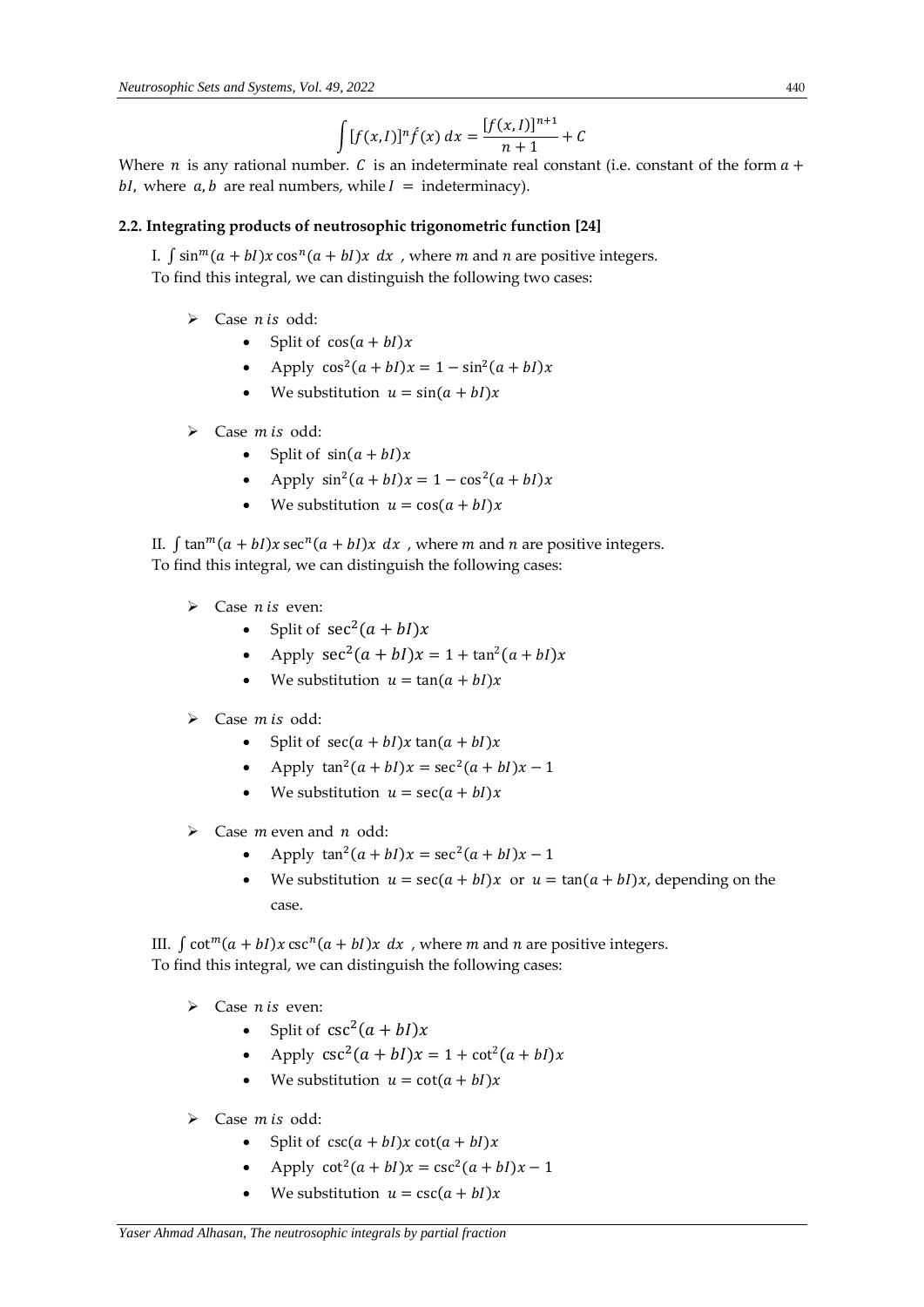- $\triangleright$  Case *m* even and *n* odd:
	- Apply  $\cot^2(a + bI)x = \csc^2(a + bI)x 1$
	- We substitution  $u = \csc(a + bI)x$  or  $u = \cot(a + bI)x$ , depending on the case.

## **2.3. Neutrosophic trigonometric identities [24]**

- 1)  $sin(a + bI)x cos(c + dI)x = \frac{1}{2}$  $\frac{1}{2}$  [sin(a + bI + c + dI)x + sin(a + bI – c – dI)x]
- 2)  $cos(a + bI)x sin(c + dI)x = \frac{1}{2}$  $\frac{1}{2}$  [sin(a + bI + c + dI)x - sin(a + bI - c - dI)x]
- 3)  $cos(a + bI)x cos(c + dI)x = \frac{1}{2}$  $\frac{1}{2}$  [cos(a + bI + c + dI)x + cos(a + bI – c – dI) x]
- 4)  $sin(a + bI)x sin(c + dl)x = \frac{-1}{2}$  $\frac{1}{2}$  [cos(a + bI + c + dI)x – cos(a + bI – c – dI)x]

Where  $a \neq c$  (not zero) and b, d are real numbers, while  $I =$  indeterminacy.

# **3. The neutrosophic integrals by partial fraction**

#### **Definition3.1**

A polynomial whose coefficients (at least one of them containing I) are neutrosophic numbers is called neutrosophic real polynomials, and take the form:

$$
P(x, I) = (a_0 + b_0 I) + (a_1 + b_1 I)x + (a_2 + b_2 I)x^2 + \dots + (a_n + b_n I)x^n
$$

Where  $a_0, b_0, a_1, b_1, a_2, b_2 ... a_n, b_n$  are real number, I represent indeterminacy and n.is positive integer.

## **Definition3.2**

Neutrosophic fraction function is a function which can be written in the form of:

$$
f(x,I) = \frac{P(x,I)}{Q(x,I)}
$$

Where  $P(x,1)$ ,  $Q(x,1)$  are neutrosophic real polynomials and  $Q(x,1) \neq 0$ , the numerator or denominator, at least, can be a neutrosophic real polynomials.

# **Example3.1:**

1) 
$$
f(x, I) = \frac{(3 + 7I)x^3 + 4Ix - 2}{2Ix + 8 - 5I}
$$

$$
2) f(x, I) = \frac{(7+2I)x}{(3+7I)x^2+4Ix-2}
$$

$$
3) f(x, I) = \frac{1}{(3 + 7I)x^2 + 4Ix - 2}
$$

#### **Remark3.1**

- If degree of  $P(x, I)$  is less than degree of  $Q(x, I)$ , then:  $f(x, I) = \frac{P(x, I)}{Q(x, I)}$  $\frac{d^{i}(x,t)}{Q(x,t)}$  is an neutrosophic proper rational function.
- If degree of  $P(x, I)$  is greater than degree of  $Q(x, I)$ , then:  $f(x, I) = \frac{P(x, I)}{Q(x, I)}$  $\frac{d^{i}(x,t)}{Q(x,t)}$  is an neutrosophic improper rational function.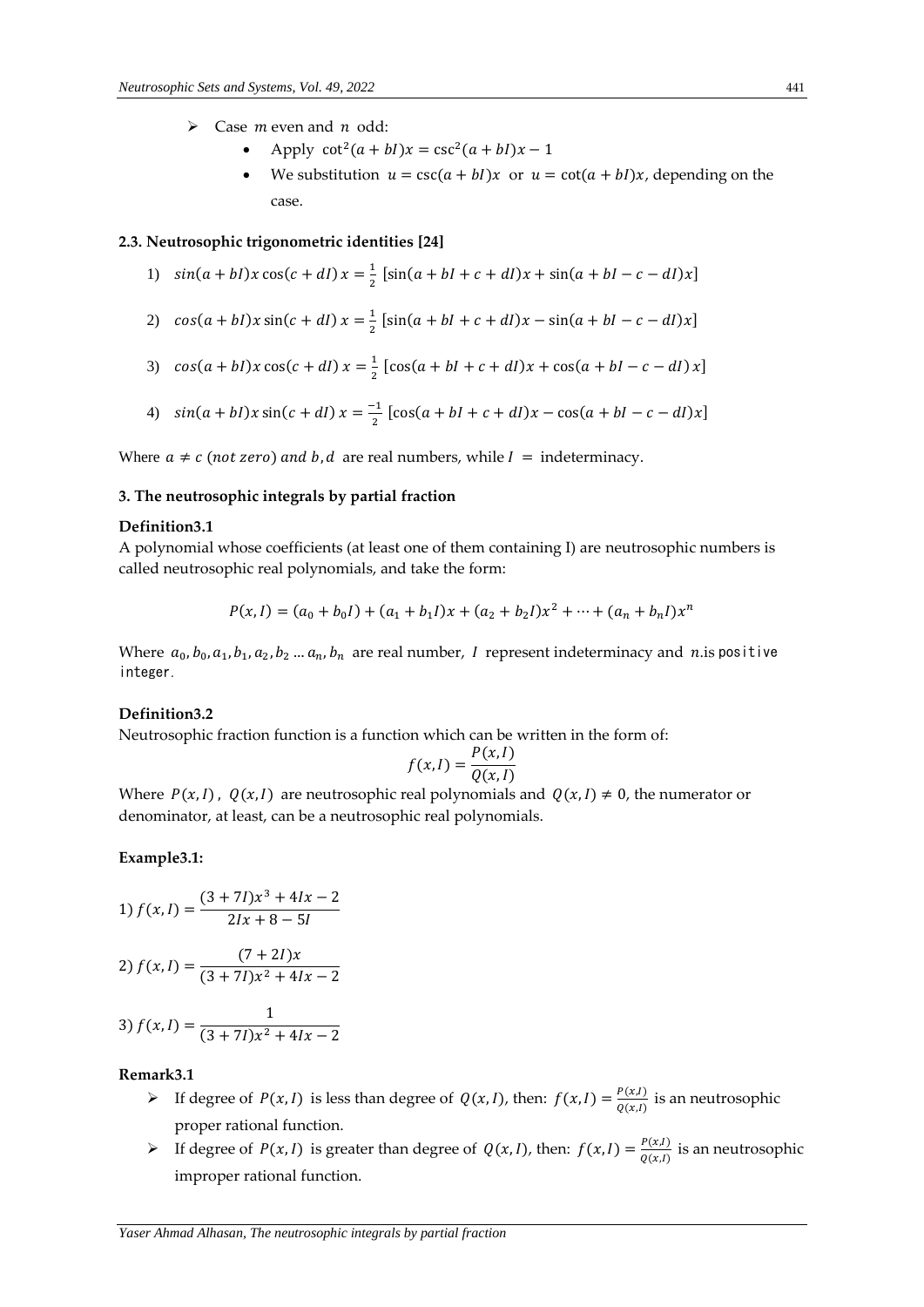# **3.1 Integral of the neutrosophic proper rational functions**

## **3.1.2 There are four cases of the neutrosophic proper rational function**

state1: When the denominator can be expressed as the product of non-repeated linear factors.

Let  $Q(x, I) = ((a_1 + b_1 I)x + c_1 + d_1 I)((a_2 + b_2 I)x + c_2 + d_2 I)...((a_n + b_n I)x + c_n + d_n I)$ , then we can write:

$$
\frac{P(x, I)}{Q(x, I)} = \frac{A_1}{(a_1 + b_1 I)x + c_1 + d_1 I} + \frac{A_2}{(a_2 + b_2 I)x + c_2 + d_2 I} + \dots + \frac{A_n}{(a_n + b_n I)x + c_n + d_n I}
$$

Where  $A_1, A_2, ..., A_n$  are constants whose values are to be determined.

State2: When the denominator can be expressed as the product of repeated linear factors.

Let 
$$
Q(x, I) = ((a + bI)x + c + dl)((a + bI)x + c + dl) \dots ((a + bl)x + c + dl)
$$
  
=  $((a + bl)x + c + dl)^n$ , then we can write:

$$
\frac{P(x, l)}{Q(x, l)} = \frac{A_1}{(a + bl)x + c + dl} + \frac{A_2}{((a + bl)x + c + dl)^2} + \dots + \frac{A_n}{((a + bl)x + c + dl)^n}
$$

Where  $A_1, A_2, ..., A_n$  are constants whose values are to be determined.

 State3: When the denominator can be expressed as the product of repeated and non-repeated linear factors.

Let  $Q(x, I) = ((a_1 + b_1 I)x + c_1 + d_1 I)((a_2 + b_2 I)x + c_2 + d_2 I) ... ((a_n + b_n I)x + c_n +$  $d_n I\big) \big( (a+bl)x + c + dl \big)^m$ , then we can write:

$$
\frac{P(x, I)}{Q(x, I)} = \frac{A_1}{(a_1 + b_1 I)x + c_1 + d_1 I} + \frac{A_2}{(a_2 + b_2 I)x + c_2 + d_2 I} + \dots + \frac{A_n}{(a_n + b_n I)x + c_n + d_n I}
$$
  
+ 
$$
\frac{B_1}{(a + b I)x + c + dI} + \frac{B_2}{((a + b I)x + c + dI)^2} + \dots + \frac{B_m}{((a + b I)x + c + dI)^m}
$$

Where  $A_1, A_2, ..., A_n$ ,  $B_1, B_2, ..., B_m$  are constants whose values are to be determined.

 $\triangleright$  State4: When the denominator can be expressed as the product of non-repeated quadratic factors which cannot be further factorized to linear factors.

Let  $Q(x, I) = ((a_1 + b_1 I)x^2 + (c_1 + d_1 I)x + e_1 + k_1 I)((a_2 + b_2 I)x^2 + (c_2 + d_2 I)x + e_2 +$  $(k_2 I) ... ((a_n + b_n I)x^2 + (c_n + d_n I)x + e_n + k_n I)$ , then we can write:

$$
\frac{P(x, I)}{Q(x, I)} = \frac{A_1x + B_1}{(a_1 + b_1I)x^2 + (c_1 + d_1I)x + e_1 + k_1I} + \frac{A_2x + B_2}{(a_2 + b_2I)x^2 + (c_2 + d_2I)x + e_2 + k_2I} + \dots + \frac{A_nx + B_n}{(a_n + b_nI)x^2 + (c_n + d_nI)x + e_n + k_nI}
$$

Where  $A_1, A_2, ..., A_n$ ,  $B_1, B_2, ..., B_n$  are constants whose values are to be determined.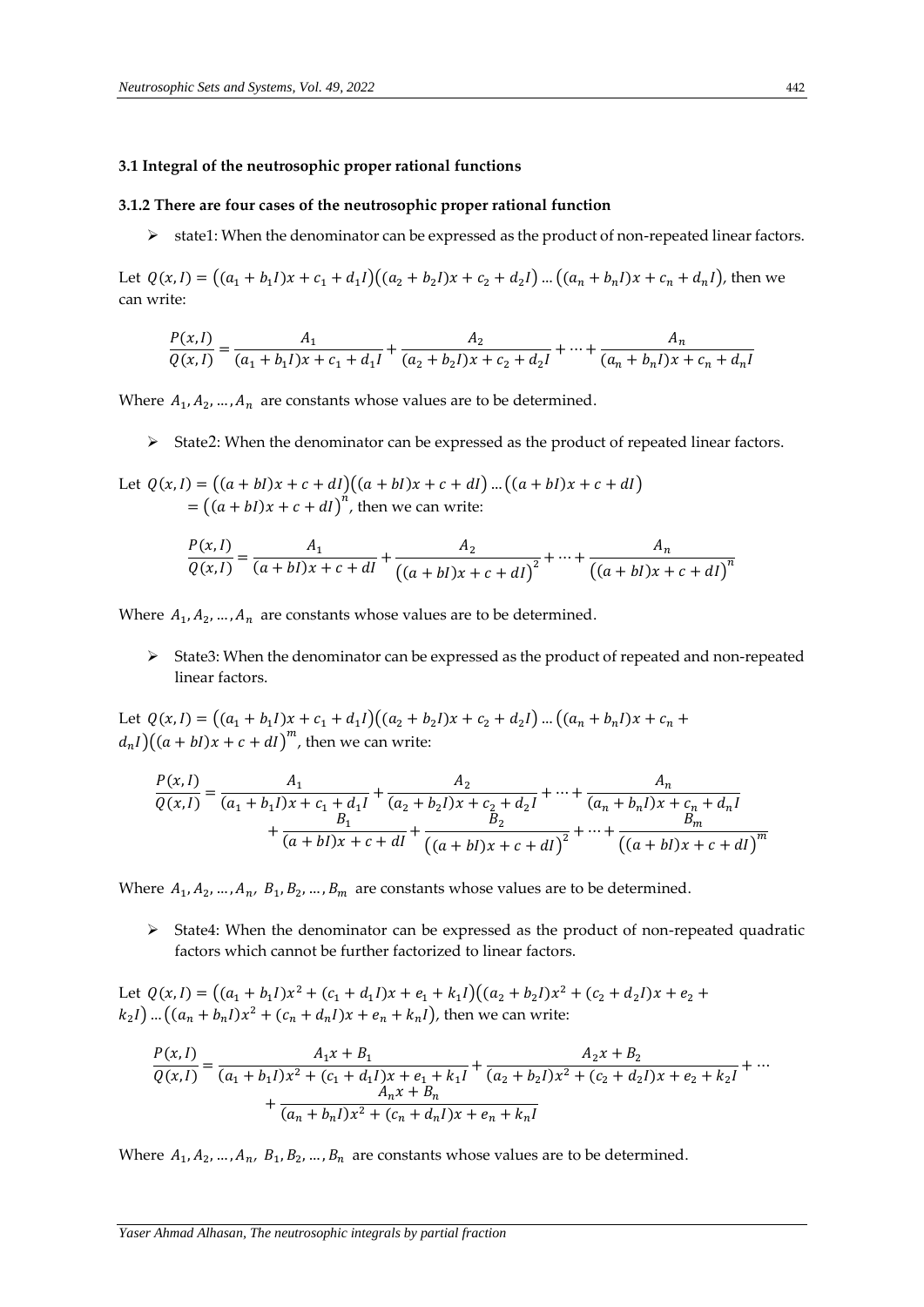# **3.1.2 Algorithm for finding Integral of the neutrosophic proper rational functions**

To evaluate  $\int \frac{P(x,l)}{Q(x,l)}$  $\frac{\Gamma(x,t)}{Q(x,l)}$  we follow the following steps:

- 1) Reformulate the form of the function in one of the previous four cases according to the form of the denominator as sum of neutrosophic partial fractions.
- 2) Integrate both sides.

# **Example3.1.1:**

Evaluate:

$$
\int \frac{dx}{(x+2-I)(x+4+2I)}
$$

Solution:

$$
\frac{1}{(x+2-l)(x+4+2l)} = \frac{A}{x+2-l} + \frac{B}{x+4+2l} \quad (*)
$$

To find value of A, We multiply both sides (\*) by  $(x + 2 - 1)$ :

$$
\frac{1}{x+4+2I} = A + \frac{(x+2-I)B}{x+4+2I}
$$
 (1)

by substitution  $x = -2 + I$  in (1), we get:

$$
A = \frac{1}{-2 + I + 4 + 2I} = \frac{1}{2 + 3I}
$$

To find value of *B*, We multiply both sides (\*) by  $(x + 4 + 2i)$ :

$$
\frac{1}{x+2-l} = \frac{(x+4+2I)A}{x+2-l} + B \qquad (2)
$$

by substitution  $x = -4 - 2I$  in (2), we get:

$$
B = \frac{1}{-4 - 2I + 2 - I} = \frac{1}{-2 - 3I}
$$

by substitution in (\*) we get:

$$
\frac{1}{(x+2-1)(x+4+2I)} = \frac{\frac{1}{2+3I}}{x+2-I} + \frac{\frac{-1}{2+3I}}{x+4+2I}
$$
  
\n
$$
\Rightarrow \int \frac{dx}{(x+2-I)(x+4+2I)} dx = \int \left(\frac{\frac{1}{2+3I}}{x+2-I} + \frac{\frac{-1}{2+3I}}{x+4+2I}\right) dx
$$
  
\n
$$
= \frac{1}{2+3I} \ln|x+2-I| - \frac{1}{2+3I} \ln|x+4+2I|
$$
  
\n
$$
= \frac{1}{2+3I} (\ln|x+2-I| - \ln|x+4+2I|)
$$
  
\n
$$
= \frac{1}{2+3I} \ln \left| \frac{x+2-I}{x+4+2I} \right|
$$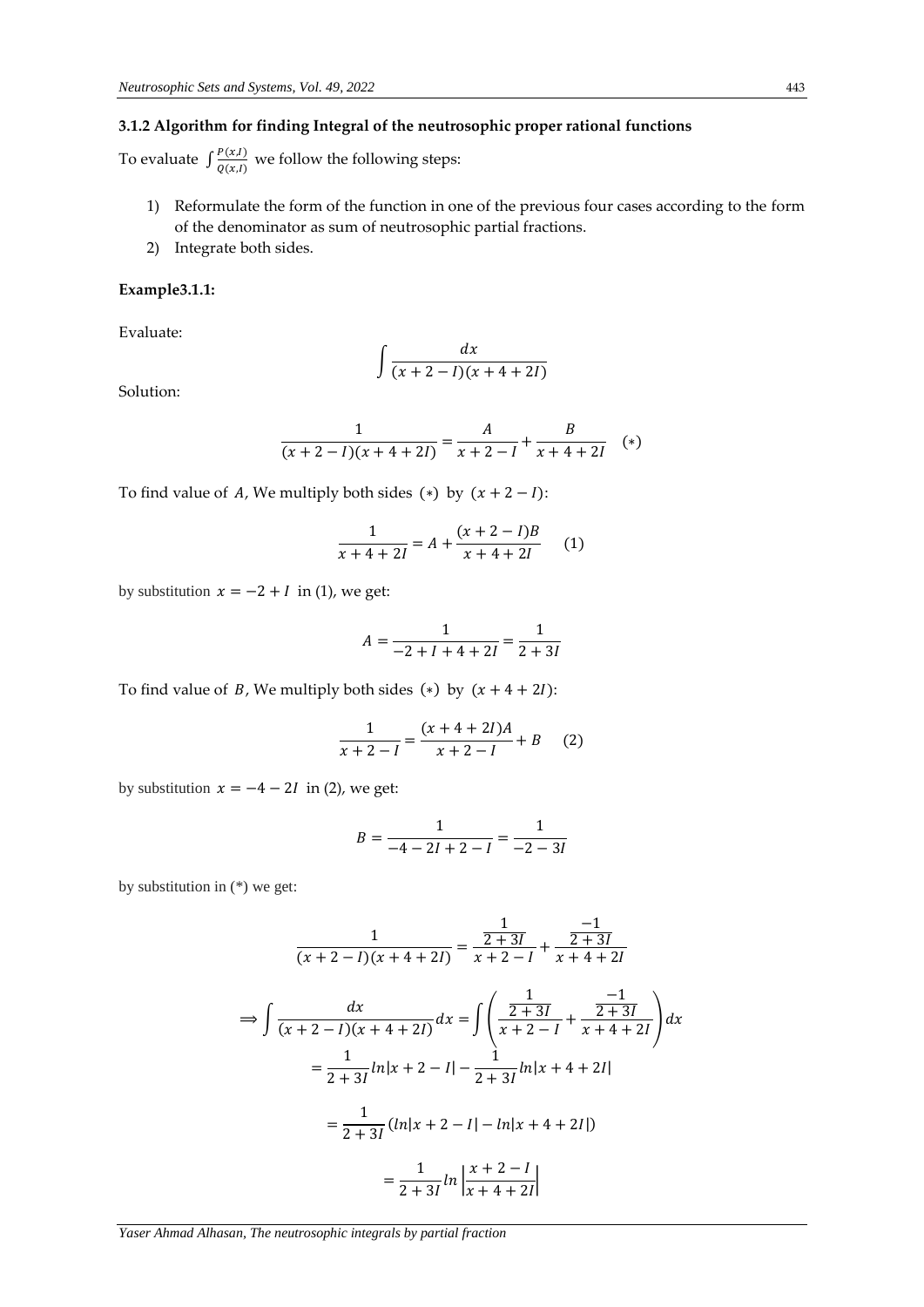$$
= \left(\frac{1}{2} - \frac{3}{10}I\right) \ln \left|\frac{x+2-I}{x+4+2I}\right| + C
$$

**Example3.1.2:**

Evaluate:

$$
\int \frac{5 + 2ldx}{((2 + I)x + 2 - I)((-1 + 2I)x + 4 + 2I)}
$$

Solution:

$$
\frac{5+2I}{((2+I)x+2-I)((-1+2I)x+4+2I)} = \frac{A}{(2+I)x+2-I} + \frac{B}{(-1+2I)x+4+2I}
$$
 (\*)

To find value of A, We multiply both sides (\*) by  $((2 + I)x + 2 - I)$ :

$$
\frac{5+2I}{(-1+2I)x+4+2I} = A + \frac{((2+I)x+2-I)B}{(-1+2I)x+4+2I}
$$
 (1)

by substitution  $x = \frac{-2+1}{2+1}$  $\frac{-2+1}{2+1} = -1 + \frac{2}{3}$  $rac{2}{3}$ *l* in (1), we get:

$$
A = \frac{5 + 2I}{(-1 + 2I)(-1 + \frac{2}{3}I) + 4 + 2I} = \frac{5 + 2I}{5 + \frac{2}{3}I} = 1 + \frac{4}{17}I
$$

To find value of *B*, We multiply both sides (\*) by  $((-1 + 2i)x + 4 + 2i)$ :

$$
\frac{5+2I}{(2+I)x+2-I} = \frac{((-1+2I)x+4+2I)A}{(2+I)x+2-I} + B
$$
 (2)

by substitution  $x = \frac{-4-2i}{4+2i}$  $\frac{-4-2i}{-1+2i}$  = 4 – 10*l* in (2), we get:

$$
B = \frac{5+2I}{(2+I)(4-10I)+2-I} = \frac{5+2I}{10-25I} = \frac{1}{2} - \frac{29}{30}I
$$

by substitution in (\*) we get:

$$
\frac{5+2I}{((2+I)x+2-I)((-1+2I)x+4+2I)} = \frac{1+\frac{4}{17}I}{(2+I)x+2-I} + \frac{\frac{1}{2}-\frac{29}{30}I}{(-1+2I)x+4+2I}
$$
  
\n
$$
\Rightarrow \int \frac{5+2Idx}{((2+I)x+2-I)((-1+2I)x+4+2I)} = \int \left(\frac{1+\frac{4}{17}I}{(2+I)x+2-I} + \frac{\frac{1}{2}-\frac{29}{30}I}{(-1+2I)x+4+2I}\right)dx
$$
  
\n
$$
= \frac{1+\frac{4}{17}I}{2+I}ln[(2+I)x+2-I] + \frac{\frac{1}{2}-\frac{29}{30}I}{-1+2I}ln[(-1+2I)x+4+2I]
$$
  
\n
$$
= \left(\frac{1}{2}-\frac{3}{2}I\right)ln[(2+I)x+2-I] + \left(-\frac{1}{2}+\frac{1}{30}I\right)ln[(-1+2I)x+4+2I]
$$

**Example3.1.3:**

Evaluate: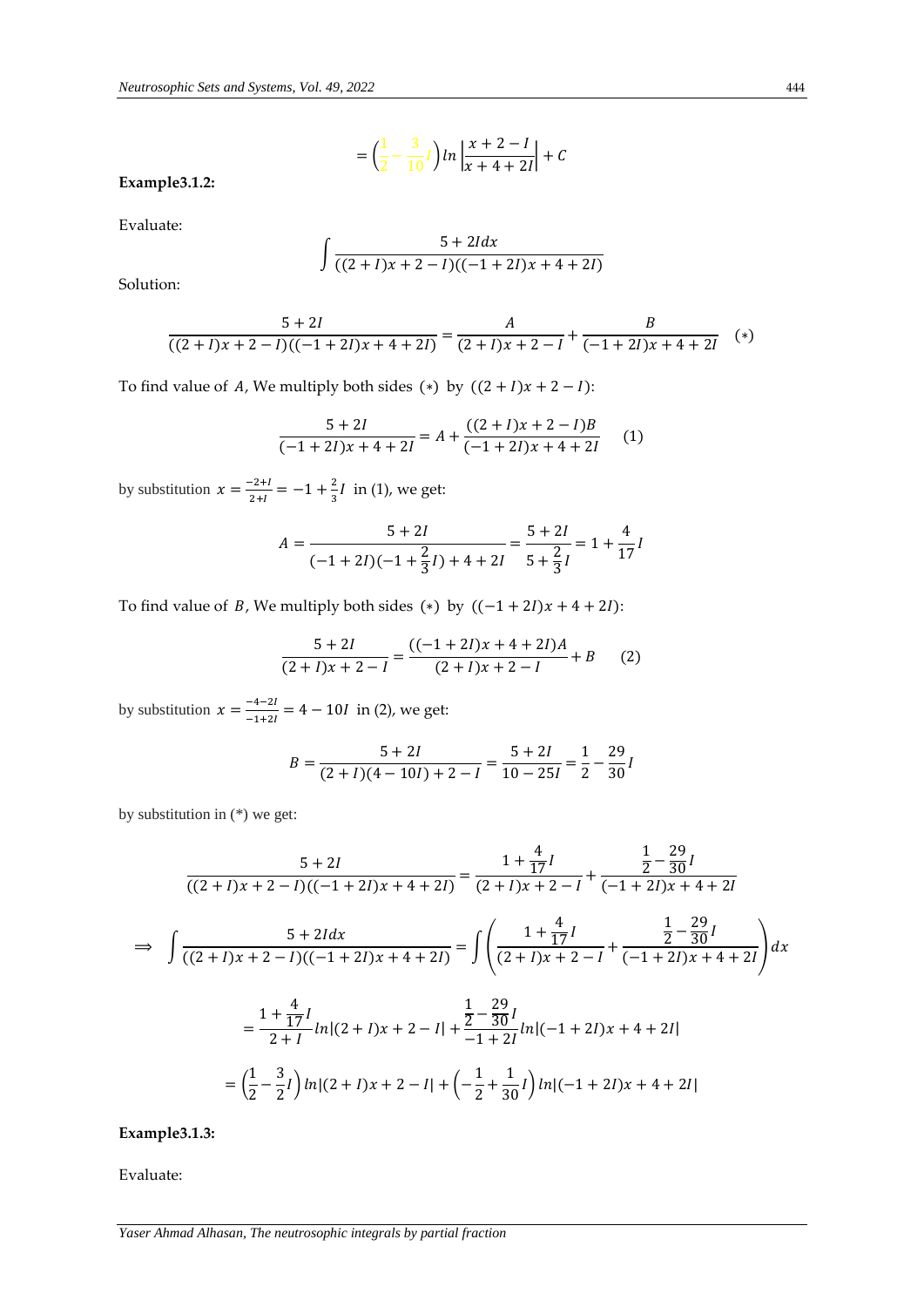$$
\int \frac{3x-5+4l}{(x+1+l)^2(x+3-2l)} dx
$$

Solution:

$$
\frac{3x-5+4l}{(x+1+l)^2(x+3-2l)} = \frac{A}{x+1+l} + \frac{B}{(x+1+l)^2} + \frac{D}{x+3-2l} \quad (*)
$$

To find value of C, We multiply both sides (\*) by  $(x + 3 - 2i)$ :

$$
\frac{3x-5+4I}{(x+1+I)^2} = \frac{(x+3-2I)A}{x+1+I} + \frac{(x+3-2I)B}{(x+1+I)^2} + D
$$
 (1)

by substitution  $x = -3 + 2I$  in (1), we get:

$$
D = \frac{-9 + 6l - 5 + 4l}{(3 + 2l + 1 + l)^2} = \frac{-14 + 10l}{(-2 + 3l)^2}
$$

$$
= \frac{-14 + 10l}{4 - 12l + 9l} \implies D = \frac{-14 + 10l}{4 - 3l}
$$

To find value of *B*, We multiply both sides (\*) by  $(x + 1 + I)^2$ :

$$
\frac{3x-5+4l}{x+3-2l} = \frac{(x+1+l)^2A}{x+1+l} + B + \frac{(x+1+l)^2C}{x+3-2l}
$$
 (2)

by substitution  $x = -1 - I$  in (2), we get:

$$
B = \frac{-3 - 3I - 5 + 4I}{-1 - I + 3 - 2I} = \frac{-8 + I}{2 - 3I}
$$

To find value of A, we substitute value of  $B$ ,  $D$  and any value of  $x$  so that it does not nullify the denominator in (\*), let it be  $x = 0$ , we get:

$$
\frac{-5+4I}{(1+I)^2(3-2I)} = \frac{A}{1+I} + \frac{\frac{-8+I}{2-3I}}{(1+I)^2} + \frac{\frac{-14+10I}{4-3I}}{3-2I}
$$

$$
\frac{-5+4I}{3+I} = \frac{A}{1+I} + \frac{-8+I}{2-6I} + \frac{14+10I}{12-11I}
$$

$$
\frac{A}{1+I} = \frac{7}{2} - \frac{3}{2}I
$$

$$
A = (1+I)\left(\frac{7}{2} - \frac{3}{2}I\right) = \frac{7}{2} - \frac{1}{2}I
$$

by substitution in (\*) we get:

$$
\frac{3x - 5 + 4I}{(x + 1 + I)^2(x + 3 - 2I)} = \frac{\frac{7}{2} - \frac{1}{2}I}{x + 1 + I} + \frac{\frac{-8 + I}{2 - 3I}}{(x + 1 + I)^2} + \frac{\frac{-14 + 10I}{4 - 3I}}{x + 3 - 2I}
$$

$$
\implies \int \frac{3x - 5 + 4I}{(x + 1 + I)^2(x + 3 - 2I)} dx = \int \left(\frac{\frac{7}{2} - \frac{1}{2}I}{x + 1 + I} + \frac{\frac{-8 + I}{2 - 3I}}{(x + 1 + I)^2} + \frac{\frac{-14 + 10I}{4 - 3I}}{x + 3 - 2I}\right) dx
$$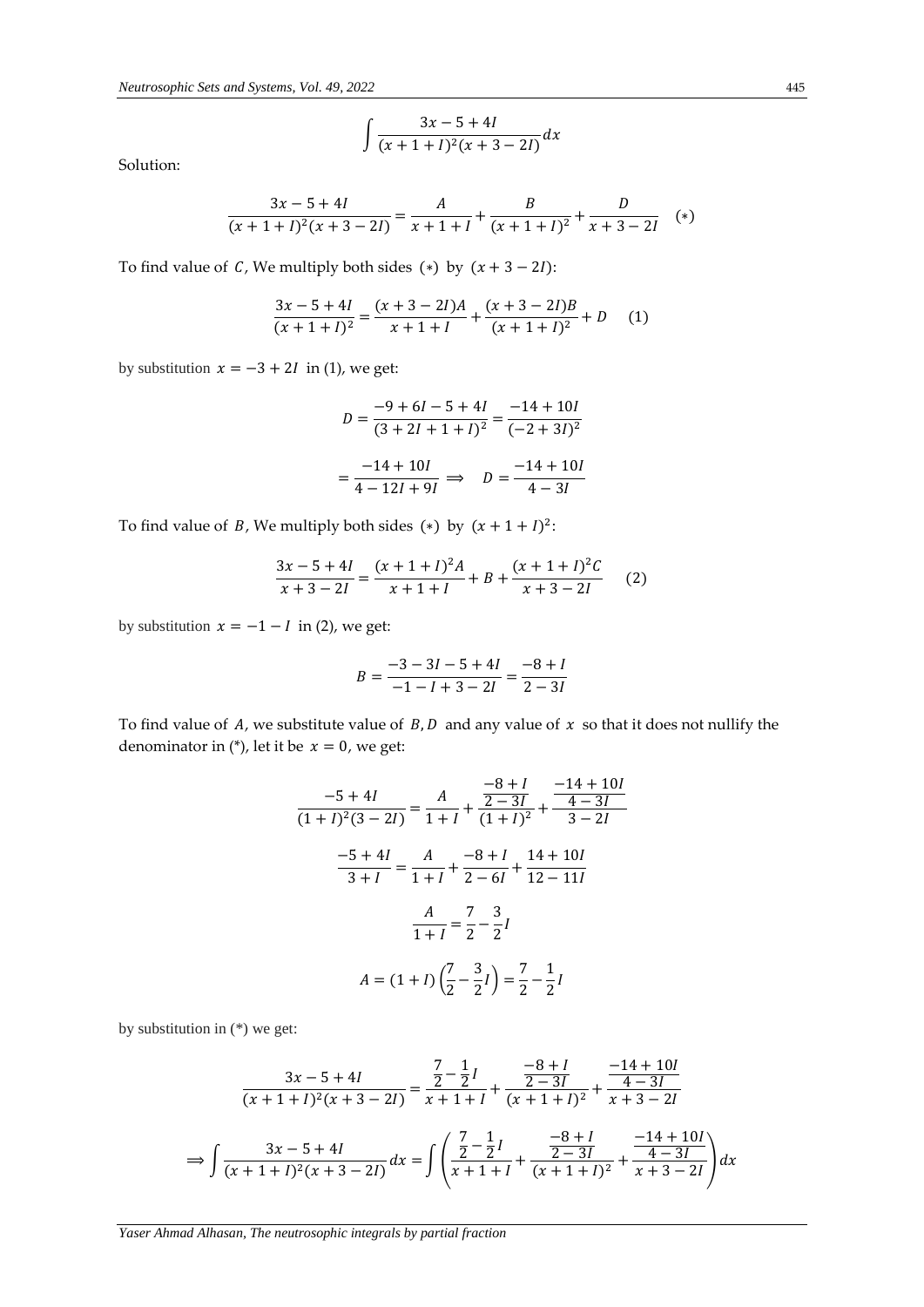$$
= \left(\frac{7}{2} - \frac{1}{2}I\right) \ln|x+1+I| + \frac{-8+I}{2-3I} \cdot \frac{-1}{x+1+I} + \frac{-14+10I}{4-3I} \ln|x+3-2I|
$$
  

$$
= \left(\frac{7}{2} - \frac{1}{2}I\right) \ln|x+1+I| + (4-11I) \cdot \frac{-1}{x+1+I} - \left(\frac{7}{2} - \frac{1}{2}I\right) \ln|x+3-2I|
$$
  

$$
= \left(\frac{7}{2} - \frac{1}{2}I\right) \ln\left|\frac{x+1+I}{x+3-2I}\right| + (4-11I) \cdot \frac{-1}{x+1+I} + C
$$

# **Example3.1.4:**

Evaluate:

$$
\int \frac{5I}{x^2 - 4 + 3I} dx
$$

Solution:

to find the denominator factors

$$
x^2 - 4 + 3I = x^2 - (\sqrt{4 - 3I})^2
$$

 $\sqrt{4-3}I = \alpha + \beta I$  $4-3I = \alpha^2 + 2\alpha\beta I + \beta^2 I$ 

Let's find  $\sqrt{4-3I}$ 

then:

$$
4 - 3I = \alpha^2 + (2\alpha\beta + \beta^2)I
$$

$$
\begin{cases} \alpha^2 = 4\\ 2\alpha\beta + \beta^2 = -3 \end{cases}
$$

$$
\begin{cases}\n\alpha = \pm 2\\ \alpha^2 + 2\alpha\beta + 3 = 0\n\end{cases}
$$

Find  $\beta$ :

 $\triangleright$  When  $\alpha = 2 \implies \beta^2 + 4\beta + 3 = 0$ 

$$
(\beta + 3)(\beta + 1) = 0 \implies \beta = -3, \beta = -1
$$
  

$$
(2, -3), (2, -1)
$$

 $\triangleright$  When  $\alpha = -2$   $\Rightarrow \beta^2 - 4\beta + 3 = 0$ 

$$
(\beta - 3)(\beta - 1) = 0 \implies \beta = 3, \beta = 1
$$

$$
(-2,3), (-2,1)
$$

Thus, the denominator factors can be written in two cases: Case1:

$$
x^2 - 4 + 3I = (x - 2 + 3I)(x + 2 - 3I)
$$

$$
\frac{5I}{x^2 - 4 + 3I} = \frac{5I}{(x - 2 + 3I)(x + 2 - 3I)}
$$

$$
\frac{5I}{(x - 2 + 3I)(x + 2 - 3I)} = \frac{A}{x - 2 + 3I} + \frac{B}{x + 2 - 3I} \quad (*)
$$

To find value of A, We multiply both sides (\*) by  $(x - 2 + 3i)$ :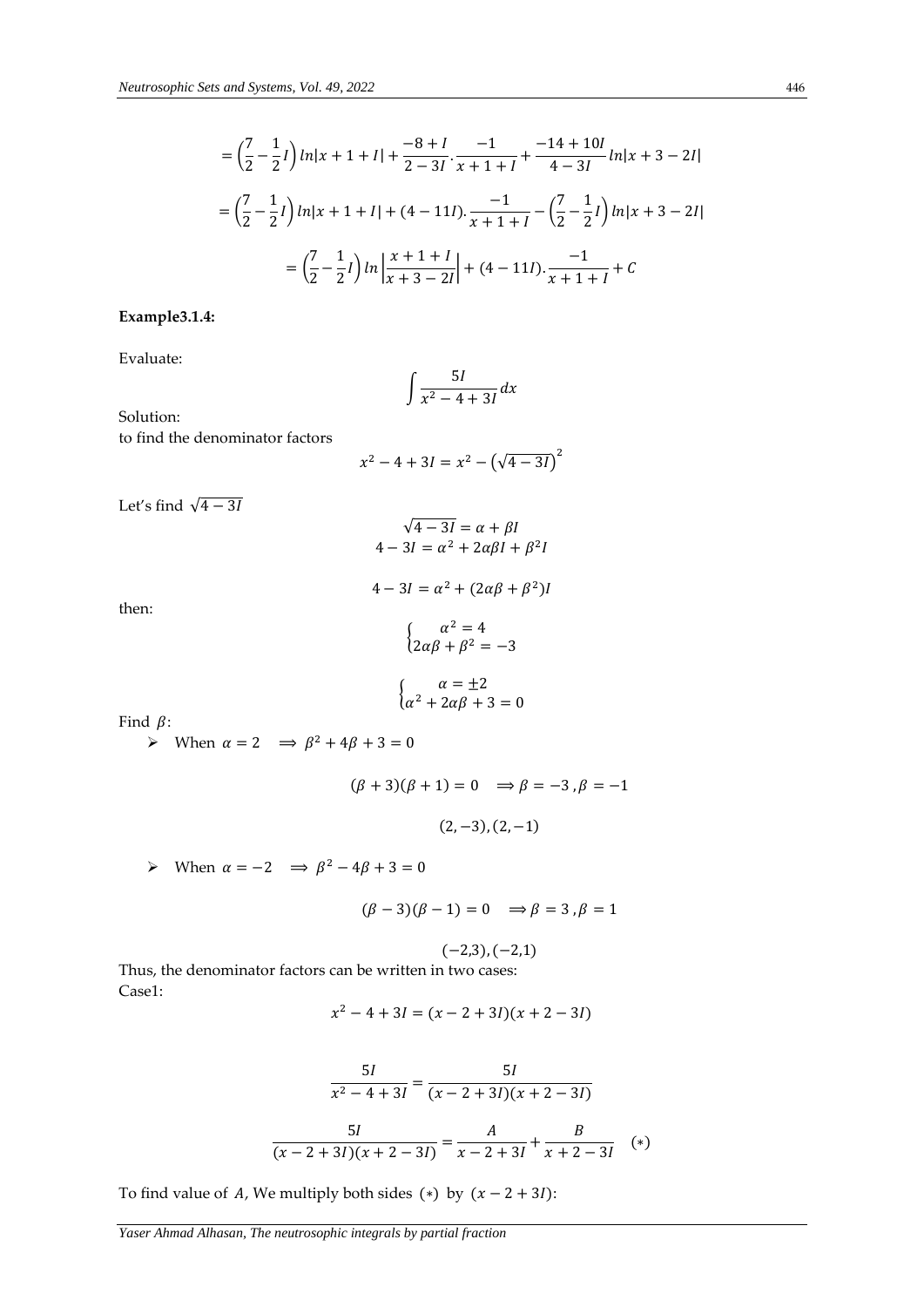$$
\frac{5I}{x+2-3I} = A + \frac{(x-2+3I)B}{x+2-3I}
$$
 (1)

by substitution  $x = 2 - 3I$  in (1), we get:

$$
A = \frac{5I}{2 - 3I + 2 - 3I} = \frac{15}{4 - 6I}
$$

To find value of A, We multiply both sides (\*) by  $(x + 2 - 3i)$ :

$$
\frac{5I}{x-2+3I} = \frac{(x+2-3I)A}{x-2+3I} + B \qquad (2)
$$

by substitution  $x = -2 + 3I$  in (2), we get:

$$
B = \frac{5I}{-2 + 3I - 2 + 3I} = \frac{15}{-4 + 6I} = \frac{-15}{4 - 6I}
$$

by substitution in (\*) we get:

$$
\frac{5I}{(x-2+3I)(x+2-3I)} = \frac{\frac{15}{4-6I}}{x-2+3I} + \frac{\frac{-15}{4-6I}}{x+2-3I}
$$
  
\n
$$
\Rightarrow \int \frac{5I}{(x-2+3I)(x+2-3I)} dx = \int \left(\frac{\frac{15}{4-6I}}{x-2+3I} + \frac{\frac{-15}{4-6I}}{x+2-3I}\right) dx
$$
  
\n
$$
= \frac{15}{4-6I} \ln|x-2+3I| - \frac{15}{4-6I} \ln|x+2-3I|
$$
  
\n
$$
= \frac{15}{4-6I} (\ln|x-2+3I| - \ln|x+2-3I|)
$$
  
\n
$$
= \frac{15}{4-6I} \ln\left|\frac{x-2+3I}{x+2-3I}\right|
$$
  
\n
$$
= \left(-\frac{5}{2}I\right) \ln\left|\frac{x-2+3I}{x+2-3I}\right| + C
$$

Case2:

$$
x^2 - 4 + 3I = (x - 2 + I)(x + 2 - I)
$$

$$
\frac{5I}{x^2 - 4 + 3I} = \frac{5I}{(x - 2 + I)(x + 2 - I)}
$$

$$
\frac{5I}{(x - 2 + I)(x + 2 - I)} = \frac{A}{x - 2 + I} + \frac{B}{x + 2 - I} \quad (*)'
$$

To find value of A, We multiply both sides (\*) by  $(x - 2 + 1)$ :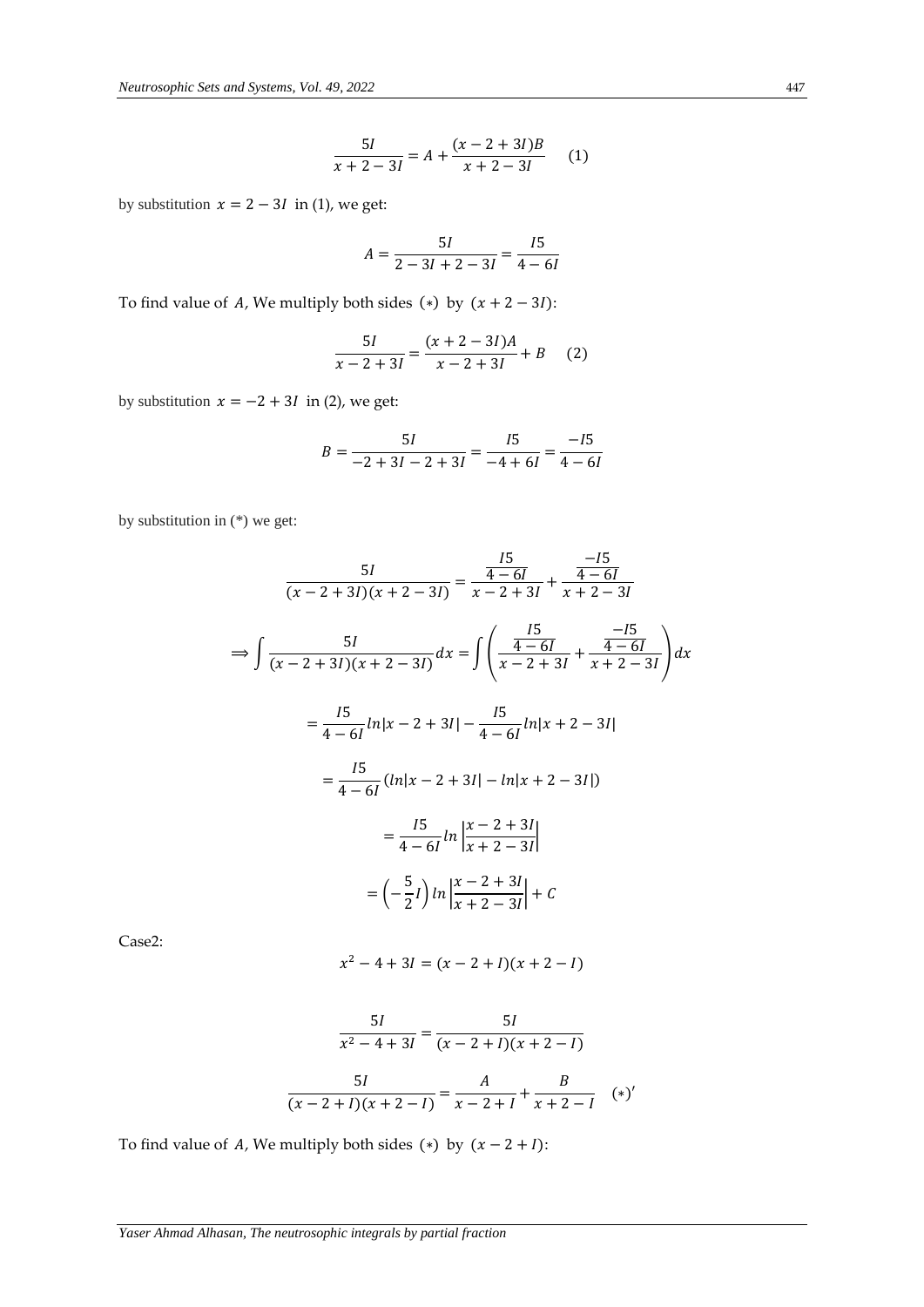$$
\frac{5I}{x+2-I} = A + \frac{(x-2+I)B}{x+2-I}
$$
 (3)

by substitution  $x = 2 - I$  in (3), we get:

$$
A = \frac{5I}{2 - I + 2 - I} = \frac{I5}{4 - 2I}
$$

To find value of A, We multiply both sides (\*) by  $(x + 2 - 1)$ :

$$
\frac{5I}{x-2+I} = \frac{(x+2-I)A}{x-2+I} + B \qquad (4)
$$

by substitution  $x = -2 + I$  in (4), we get:

$$
B = \frac{5I}{-2+I-2+I} = \frac{I5}{-4+2I} = \frac{-I5}{4-2I}
$$

by substitution in  $(*)'$ , we get:

$$
\frac{5I}{(x-2+I)(x+2-I)} = \frac{\frac{I5}{4-2I}}{x-2+I} + \frac{\frac{-I5}{4-2I}}{x+2-I}
$$
  
\n
$$
\Rightarrow \int \frac{5I}{(x-2+I)(x+2-I)} dx = \int \left(\frac{\frac{I5}{4-2I}}{x-2+I} + \frac{\frac{-I5}{4-2I}}{x+2-I}\right) dx
$$
  
\n
$$
= \frac{I5}{4-2I} ln|x-2+I| - \frac{I5}{4-2I} ln|x+2-I|
$$
  
\n
$$
= \frac{I5}{4-2I} (ln|x-2+I| - ln|x+2-I|)
$$
  
\n
$$
= \frac{I5}{4-2I} ln \left| \frac{x-2+I}{x+2-I} \right|
$$
  
\n
$$
= \left(\frac{5}{2}I\right) ln \left| \frac{x-2+I}{x+2-I} \right| + C
$$

Hence:

$$
\int \frac{5I}{x^2 - 4 + 3I} dx = \begin{cases} \left(\frac{1}{4} - \frac{5}{2}I\right) \ln \left|\frac{x - 2 + 3I}{x + 2 - 3I}\right| + C\\ \left(\frac{5}{4} + \frac{5}{2}I\right) \ln \left|\frac{x - 2 + I}{x + 2 - I}\right| + C \end{cases}
$$

**Example3.1.5:**

Evaluate:

$$
\int \frac{1+2I}{x^2+(4-I)x+2I} dx
$$

Solution: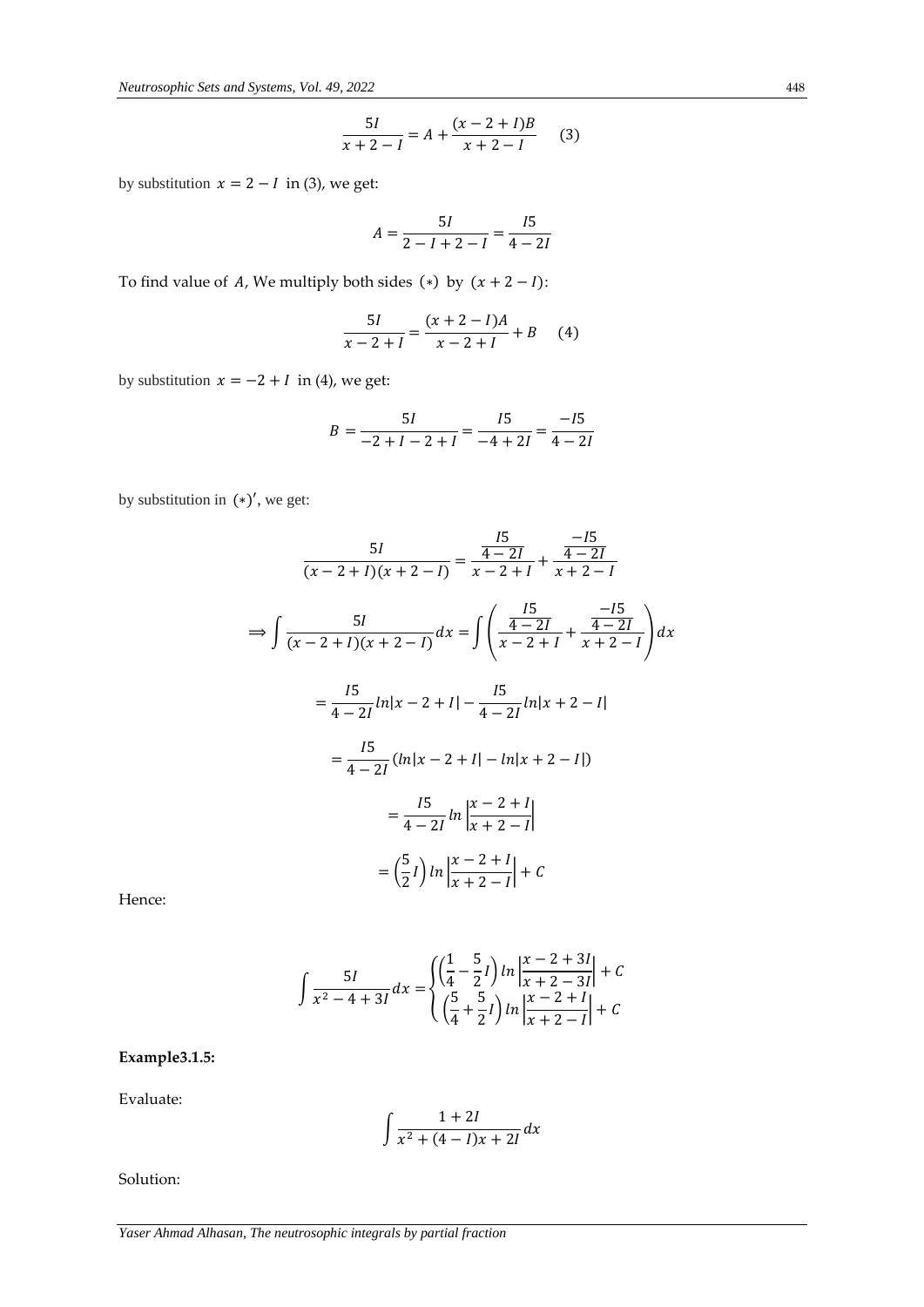to find the denominator factors, we write it as an equation:

$$
x^{2} + (4 - I)x + 2I = 0
$$
  
\n
$$
\Delta = (4 - I)^{2} - 8I = 16 - 15I
$$
  
\n
$$
x = \frac{-(4 - I) \pm \sqrt{16 - 15I}}{2} \qquad (*)
$$
  
\n
$$
\sqrt{16 - 15I} = \alpha + \beta I
$$
  
\n
$$
16 - 15I = \alpha^{2} + 2\alpha\beta I + \beta^{2}I
$$
  
\n
$$
16 - 15I = \alpha^{2} + (2\alpha\beta + \beta^{2})I
$$
  
\n
$$
\begin{cases}\n\alpha^{2} = 16 \\
2\alpha\beta + \beta^{2} = -15\n\end{cases}
$$
  
\n
$$
\begin{cases}\n\alpha = \pm 4 \\
\beta^{2} + 2\alpha\beta + 15 = 0\n\end{cases}
$$

then:

Find 
$$
\beta
$$
:

 $\triangleright$  When  $\alpha = 4 \implies \beta^2 + 8\beta + 15 = 0$ 

$$
(\beta + 3)(\beta + 5) \Rightarrow \beta = -3, \beta = -5
$$
  
(4, -3), (4, -5)

> When  $\alpha = -4$  ⇒  $\beta^2 - 8\beta + 15 = 0$ 

$$
(\beta - 3)(\beta - 5) \Rightarrow \beta = 3, \beta = 5
$$

$$
(-4,3), (-4,5)
$$

Then:

$$
(\alpha, \beta) = (4, -3), (4, -5), (-4, 3), (-4, 5)
$$

$$
\sqrt{16 - 15l} = 4 - 3l \text{ or } 4 - 5l \text{ or } -4 + 3l \text{ or } -4 + 5l
$$

We can note  $4 - 3I$  and  $-4 + 3I$  give the same values for x. Similarly,  $4 - 5I$  and  $-4 + 5I$ . So, we can now to find  $x$  in (\*\*):

$$
\begin{cases}\n x_1 = \frac{-(4-l) + 4 - 3l}{2} = -l \\
 x_2 = \frac{-(4-l) - 4 + 3l}{2} = -4 + 2l\n\end{cases}
$$
\n
$$
\begin{cases}\n x_3 = \frac{-(4-l) + 4 - 5l}{2} = -2l \\
 x_4 = \frac{-(4-l) - 4 + 5l}{2} = -4 + 3l\n\end{cases}
$$

Thus, the denominator factors can be written in two cases: Case1:

$$
x^{2} + (4 - I)x + 2I = (x + I)(x + 4 - 2I)
$$
  
1 + 2I 1 + 2I

$$
\frac{1+2i}{x^2+(4-i)x+2i} = \frac{1+2i}{(x+i)(x+4-2i)}
$$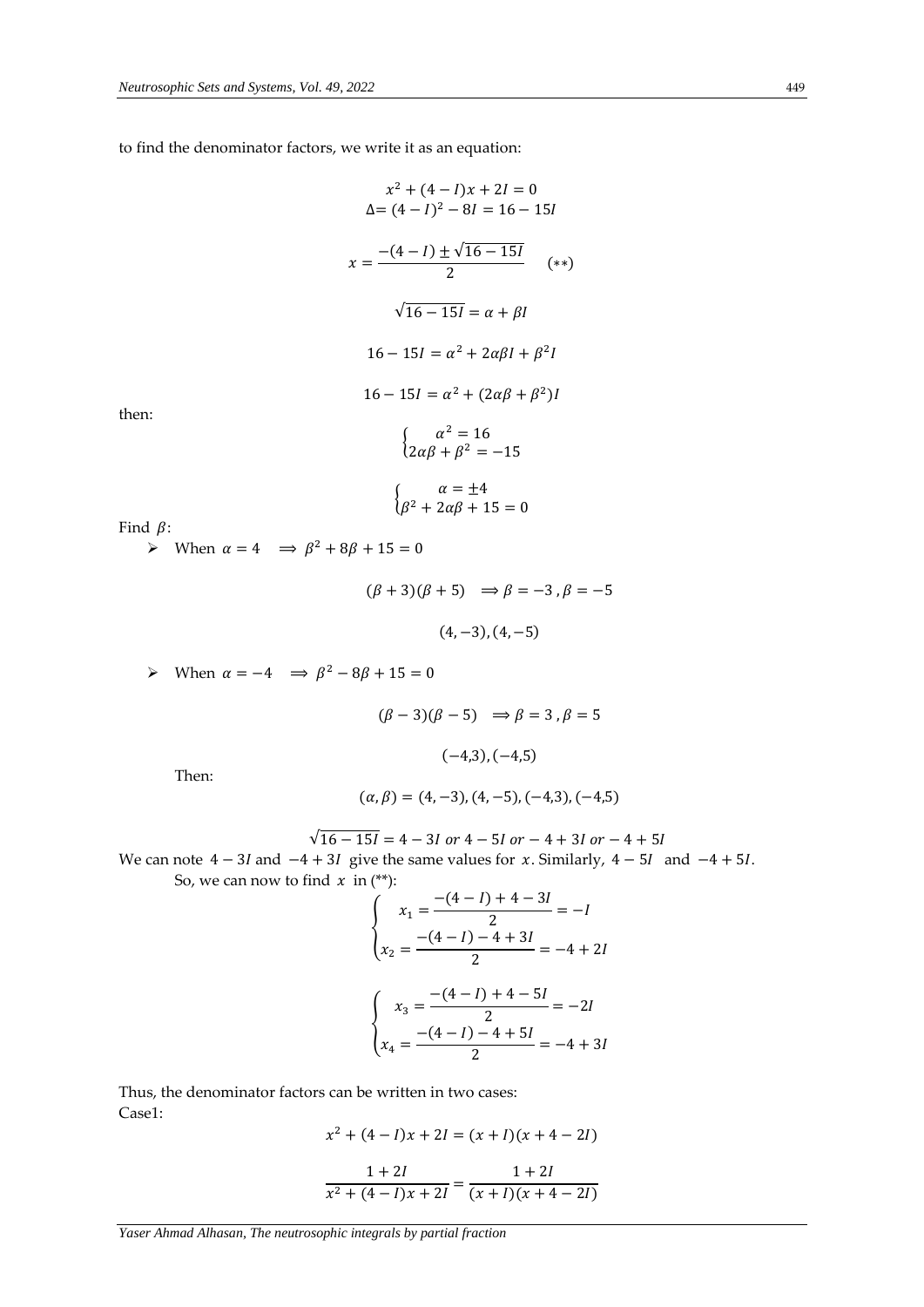$$
\frac{1+2I}{(x+I)(x+4-2I)} = \frac{A}{x+I} + \frac{B}{x+4-2I} \quad (*)
$$

To find value of A, We multiply both sides (\*) by  $(x + I)$ :

$$
\frac{1+2I}{x+4-2I} = A + \frac{(x+I)B}{x+4-2I}
$$
 (1)

by substitution  $x = -I$  in (1), we get:

$$
A = \frac{1+2I}{-I+4-2I} = \frac{1+2I}{4-3I}
$$

To find value of A, We multiply both sides (\*) by  $(x + 4 - 2i)$ :

$$
\frac{1+2I}{x+I} = \frac{(x+4-2I)A}{x+I} + B \quad (2)
$$

by substitution  $x = -4 + 2I$  in (2), we get:

$$
B = \frac{1+2I}{-4+2I+I} = \frac{1+2I}{-4+3I}
$$

by substitution in (\*) we get:

$$
\frac{1+2I}{(x+I)(x+4-2I)} = \frac{\frac{1+2I}{4-3I}}{x+I} + \frac{\frac{1+2I}{-4+3I}}{x+4-2I}
$$
  
\n
$$
\Rightarrow \int \frac{1+2I}{(x+I)(x+4-2I)} dx = \int \left(\frac{\frac{1+2I}{4-3I}}{x+I} + \frac{\frac{1+2I}{-4+3I}}{x+4-2I}\right) dx
$$
  
\n
$$
= \frac{1+2I}{4-3I} \ln|x+I| - \frac{1+2I}{4-3I} \ln|x+4-2I|
$$
  
\n
$$
= \frac{1+2I}{4-3I} (\ln|x+I| - \ln|x+4-2I|)
$$
  
\n
$$
= \frac{1+2I}{4-3I} \ln \left| \frac{x+I}{x+4-2I} \right|
$$
  
\n
$$
= \left(\frac{1}{4} - \frac{11}{4}I\right) \ln \left| \frac{x+I}{x+4-2I} \right| + C
$$

Case2:

$$
x^{2} + (4 - 1)x + 2I = (x + 2I)(x + 4 - 3I)
$$

$$
\frac{1 + 2I}{x^{2} + (4 - I)x + 2I} = \frac{1 + 2I}{(x + 2I)(x + 4 - 3I)}
$$

$$
\frac{1 + 2I}{(x + 2I)(x + 4 - 3I)} = \frac{A}{x + 2I} + \frac{B}{x + 4 - 3I} (*)
$$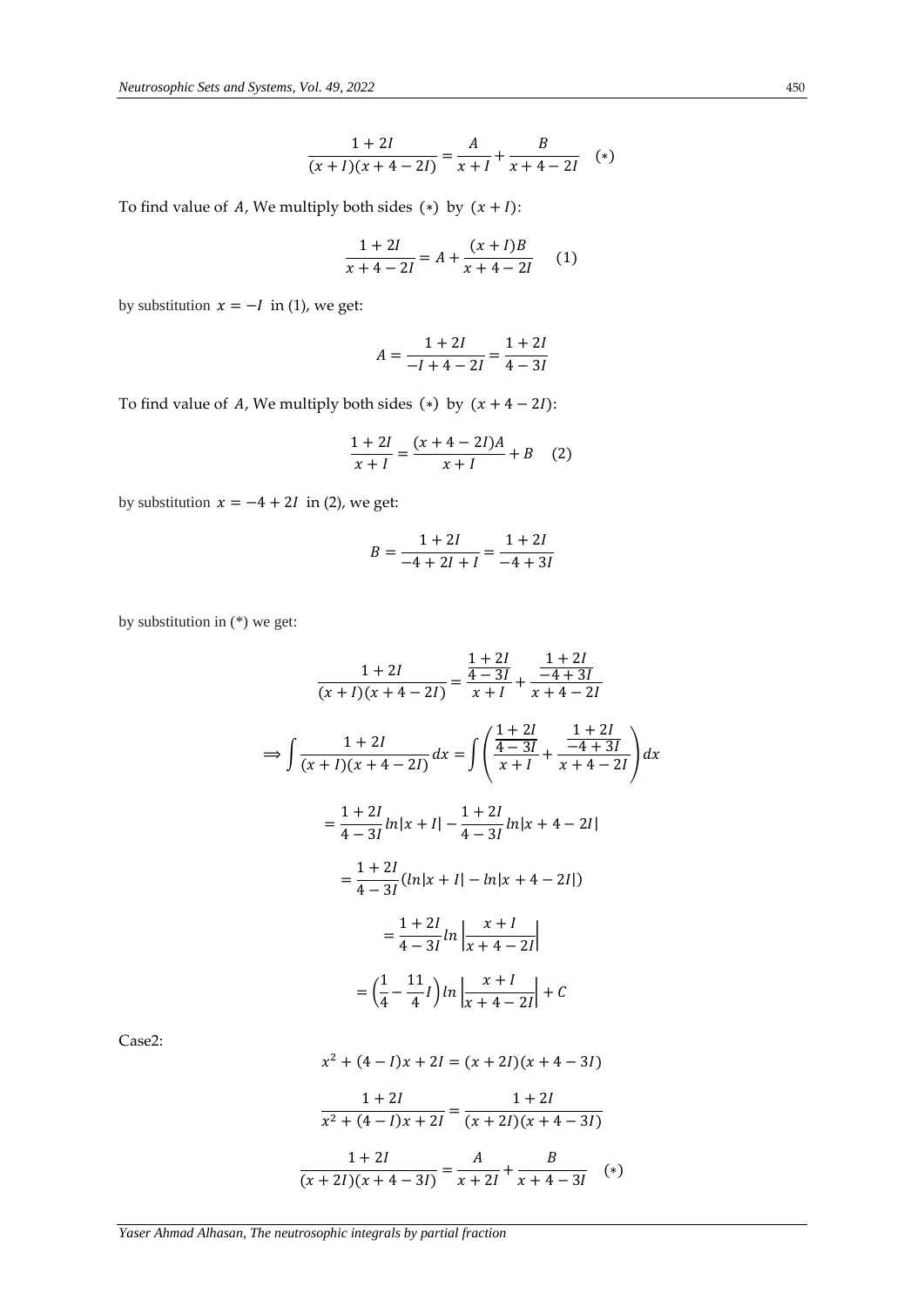To find value of A, We multiply both sides (\*) by  $(x + 2i)$ :

$$
\frac{1+2l}{x+4-3l} = A + \frac{(x+2l)B}{x+4-3l} \tag{1}
$$

by substitution  $x = -2I$  in (1), we get:

$$
A = \frac{1 + 2I}{-2I + 4 - 3I} = \frac{1 + 2I}{4 - 5I}
$$

To find value of A, We multiply both sides (\*) by  $(x + 4 - 3i)$ :

$$
\frac{1+2I}{x+2I} = \frac{(x+4-3I)A}{x+2I} + B \quad (2)
$$

by substitution  $x = -4 + 3I$  in (2), we get:

$$
B = \frac{1+2I}{-4+3I+2I} = \frac{1+2I}{-4+5I}
$$

by substitution in (\*) we get:

$$
\frac{1+2I}{(x+2I)(x+4-3I)} = \frac{\frac{1+2I}{4-3I}}{x+2I} + \frac{\frac{1+2I}{-4+3I}}{x+4-3I}
$$
  
\n
$$
\Rightarrow \int \frac{1+2I}{(x+2I)(x+4-3I)} dx = \int \left(\frac{\frac{1+2I}{4-5I}}{x+2I} + \frac{\frac{1+2I}{-4+5I}}{x+4-3I}\right) dx
$$
  
\n
$$
= \frac{1+2I}{4-5I} \ln|x+2I| - \frac{1+2I}{4-5I} \ln|x+4-3I|
$$
  
\n
$$
= \frac{1+2I}{4-5I} (\ln|x+2I| - \ln|x+4-3I|)
$$
  
\n
$$
= \frac{1+2I}{4-5I} \ln \left| \frac{x+2I}{x+4-3I} \right|
$$
  
\n
$$
= \left(\frac{1}{4} - \frac{13}{4}I\right) \ln \left| \frac{x+2I}{x+4-3I} \right| + C
$$

Hence:

$$
\int \frac{1+2I}{x^2+(4-I)x+2I} dx = \begin{cases} \left(\frac{1}{4}-\frac{11}{4}I\right) \ln\left|\frac{x+I}{x+4-2I}\right|+C\\ \left(\frac{1}{4}-\frac{13}{4}I\right) \ln\left|\frac{x+2I}{x+4-3I}\right|+C \end{cases}
$$

**Example3.1.6:**

Evaluate: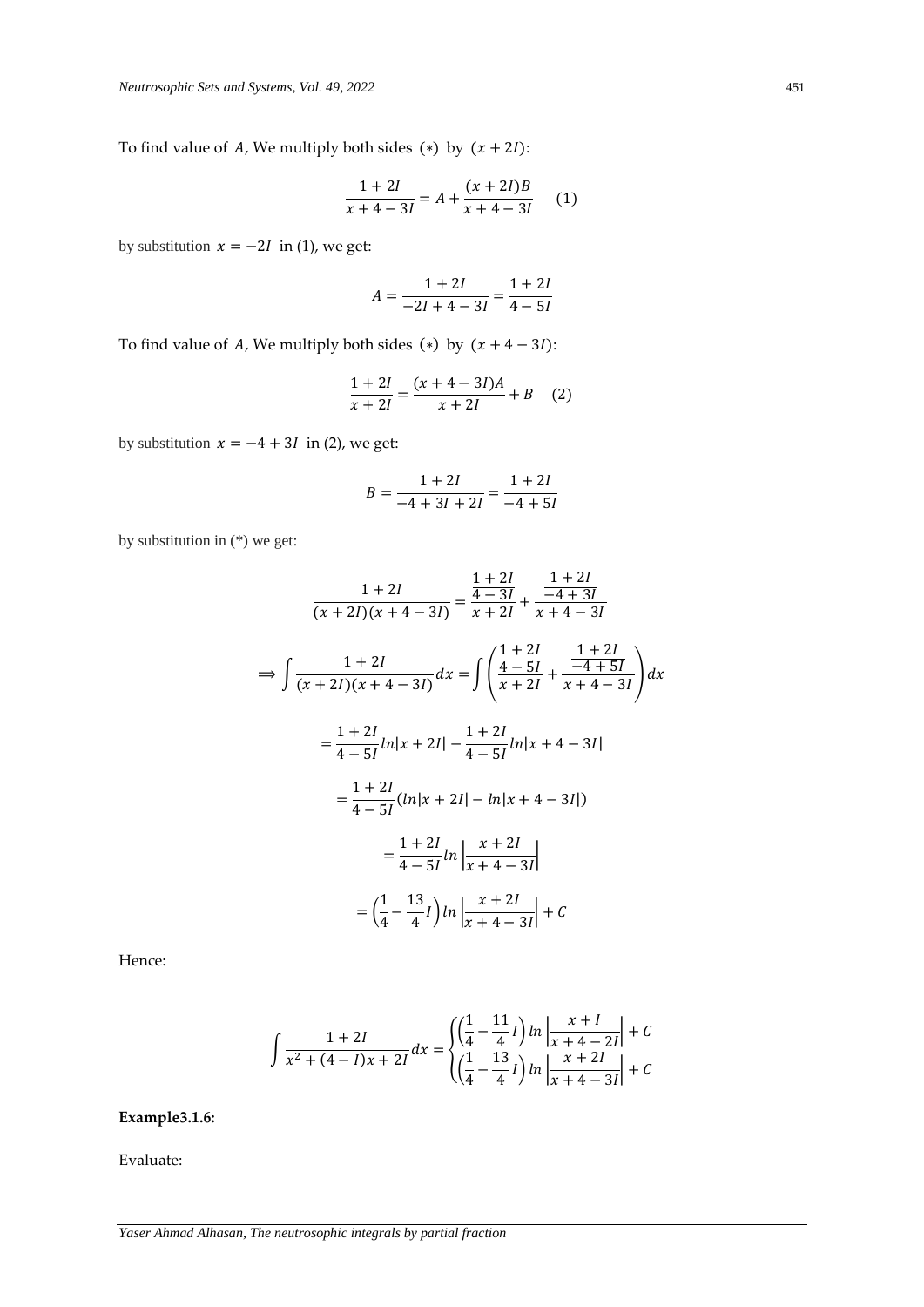$$
\int \frac{3I}{(x-2+3I)(x^2+1+I)} dx
$$

Solution:

Let's find  $\sqrt{-1-I}$ 

We note that  $(x^2 + 1 + I)$  cannot be analyzing, because:

$$
x^{2} + 1 + I = x^{2} - (\sqrt{-1 - I})^{2}
$$

$$
\sqrt{-1 - I} = \alpha + \beta I
$$

$$
-1 - I = \alpha^{2} + 2\alpha\beta I + \beta^{2}I
$$

$$
-1 - I = \alpha^{2} + (2\alpha\beta + \beta^{2})I
$$

then:

 $\alpha^2 = -1$  (impossible in real number)

So:

$$
\frac{3I}{(x-2+3I)(x^2+1+I)} = \frac{A}{x-2+3I} + \frac{Bx+D}{x^2+1+I} \quad (*)
$$

To find value of A, We multiply both sides (\*) by  $(x - 2 + 3i)$ :

$$
\frac{5I}{x-2+3I} = A + \frac{(x-2+3I)(Bx+C)}{x-2+3I}
$$
 (1)

by substitution  $x = 2 - 3I$  in (1), we get:

$$
A = \frac{5I}{2 - 3I + 2 - 3I} = \frac{5I}{4 - 6I}
$$

To find value of  $B$ , We multiply both sides  $(*)$  by  $x$ :

$$
\frac{3Ix}{(x-2+3I)(x^2+1+I)} = \frac{Ax}{x-2+3I} + \frac{Bx^2+D}{x^2+1+I}
$$
 (2)

By take limit both sides in (2), when  $x \rightarrow \infty$ , we get:

$$
0 = A + B \implies B = -A = \frac{-5I}{4 - 6I}
$$

To find value of *D*, we substitute value of *A*, *B* and let be  $x = 0$ , in (\*), we get:

$$
\frac{3I}{(0-2+3I)(0^2+1+I)} = \frac{\frac{5I}{4-6I}}{0-2+3I} + \frac{\frac{-5I}{4-6I}(0)+D}{0^2+1+I} \implies D = 3I
$$

$$
\frac{3I}{-2+4I} = \frac{5I}{-4+6I} + \frac{D}{1+I}
$$

$$
\frac{D}{1+I} = \frac{-7}{8} + 4I \implies D = \frac{-7}{8} + \frac{57}{8}I
$$

by substitution in (\*) we get: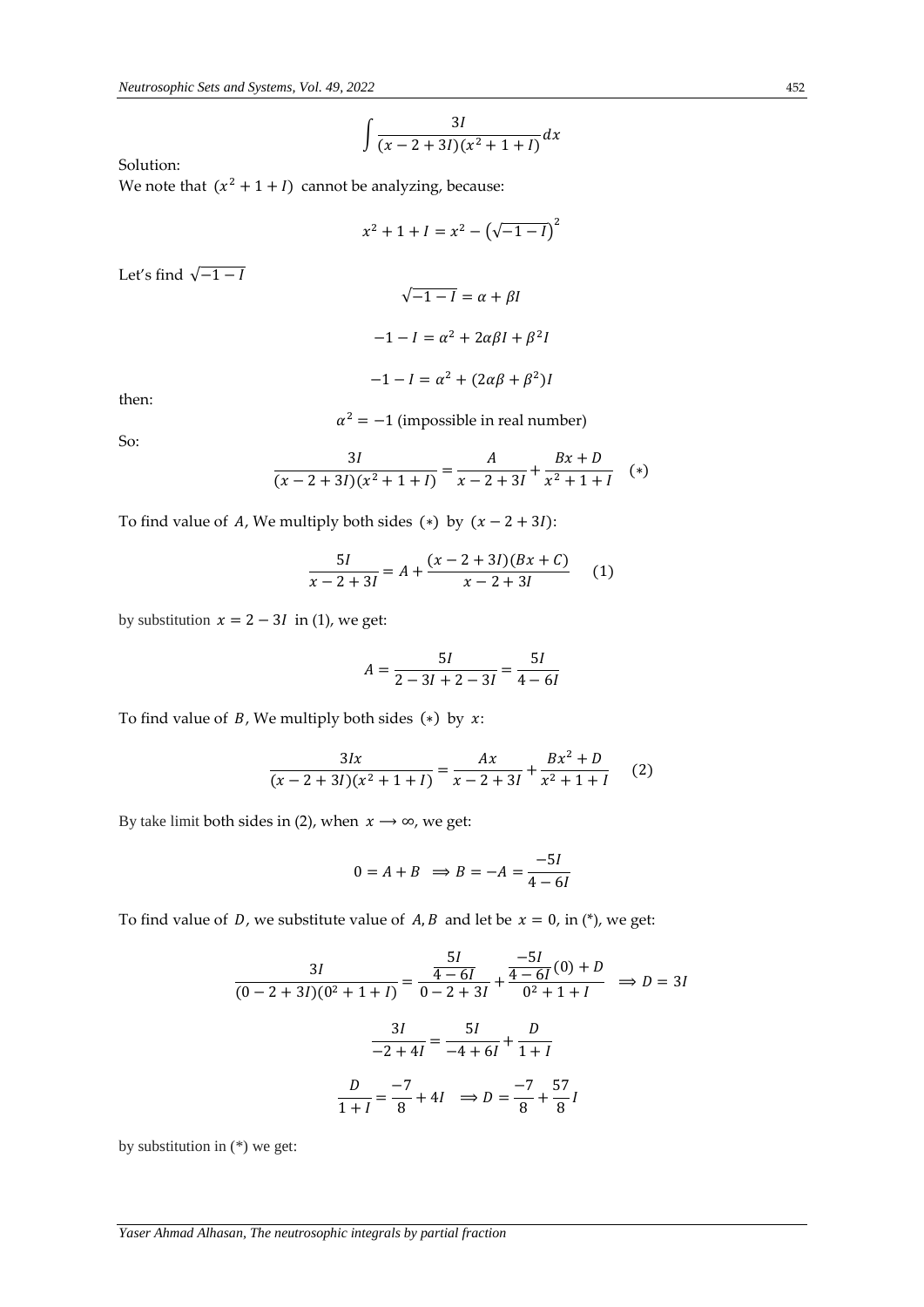$$
\frac{3I}{(x-2+3I)(x^2+1+I)} = \frac{\frac{5I}{4-6I}}{x-2+3I} + \frac{\frac{-5I}{4-6I}x + \frac{-7}{8} + \frac{57}{8}I}{x^2+1+I}
$$
  
\n
$$
\Rightarrow \int \frac{3I}{(x-2+3I)(x^2+1+I)} dx = \int \left(\frac{\frac{5I}{4-6I}}{x-2+3I} + \frac{\frac{-5I}{4-6I}x + \frac{-7}{8} + \frac{57}{8}I}{x^2+1+I}\right) dx
$$
  
\n
$$
= \int \frac{\frac{5I}{4-6I}}{x-2+3I} dx + \int \frac{\frac{-5I}{4-6I}x}{x^2+1+I} dx + \int \frac{\frac{-7}{8} + \frac{57}{8}I}{x^2+1+I} dx
$$
  
\n
$$
= \frac{15}{4-6I} \ln|x-2+3I| - \frac{15}{8-12I} \ln|x^2+1+I| + \int \frac{\frac{-7}{8} + \frac{57}{8}I}{x^2+1+I} dx \quad (*)'
$$

Let's now find:

$$
\int \frac{-7}{\frac{8}{x^2+1+1}} \frac{57}{\frac{1}{x^2+1+1}} dx
$$
  
x<sup>2</sup> + 9 + 7I = x<sup>2</sup> + ( $\sqrt{1+1}$ )<sup>2</sup>

Let's find  $\sqrt{1+I}$ 

$$
\sqrt{1+I} = \alpha + \beta I
$$
  
\n
$$
1+I = \alpha^2 + 2\alpha\beta I + \beta^2 I
$$
  
\n
$$
1+I = \alpha^2 + (2\alpha\beta + \beta^2)I
$$
  
\n
$$
\begin{cases}\n\alpha^2 = 1 \\
2\alpha\beta + \beta^2 = 1\n\end{cases}
$$
  
\n
$$
\begin{cases}\n\alpha = \pm 1 \\
\beta^2 + 2\alpha\beta - 1 = 0\n\end{cases}
$$

Find  $\beta$ :

then:

When  $\alpha = 1 \implies \beta^2 + 2\beta - 1 = 0$ 

$$
\Rightarrow \ \beta = -1 + \sqrt{2}, \beta = -1 - \sqrt{2}
$$

$$
(1, -1 + \sqrt{2}), (1, -1 - \sqrt{2})
$$

> When  $\alpha = -1$  ⇒  $\beta^2 - 2\beta - 1 = 0$ 

$$
\Rightarrow \beta = 1 + \sqrt{2}, \beta = 1 - \sqrt{2}
$$
  
(1, 1 + \sqrt{2}), (1, 1 - \sqrt{2})  

$$
(\alpha, \beta) = (1, -1 + \sqrt{2}), (1, -1 - \sqrt{2}), (1, 1 + \sqrt{2}), (1, 1 - \sqrt{2})
$$
  

$$
\sqrt{1 + I} = 1 + (-1 + \sqrt{2})I \text{ or } 1 + (-1 - \sqrt{2})I \text{ or } -1 + (1 + \sqrt{2})I \text{ or } 1 + (1 - \sqrt{2})I
$$

Thus, the denominator factors can be written in two cases: Case1:

$$
x^2 + 9 + 7I = x^2 + (1 + (-1 + \sqrt{2})I)^2
$$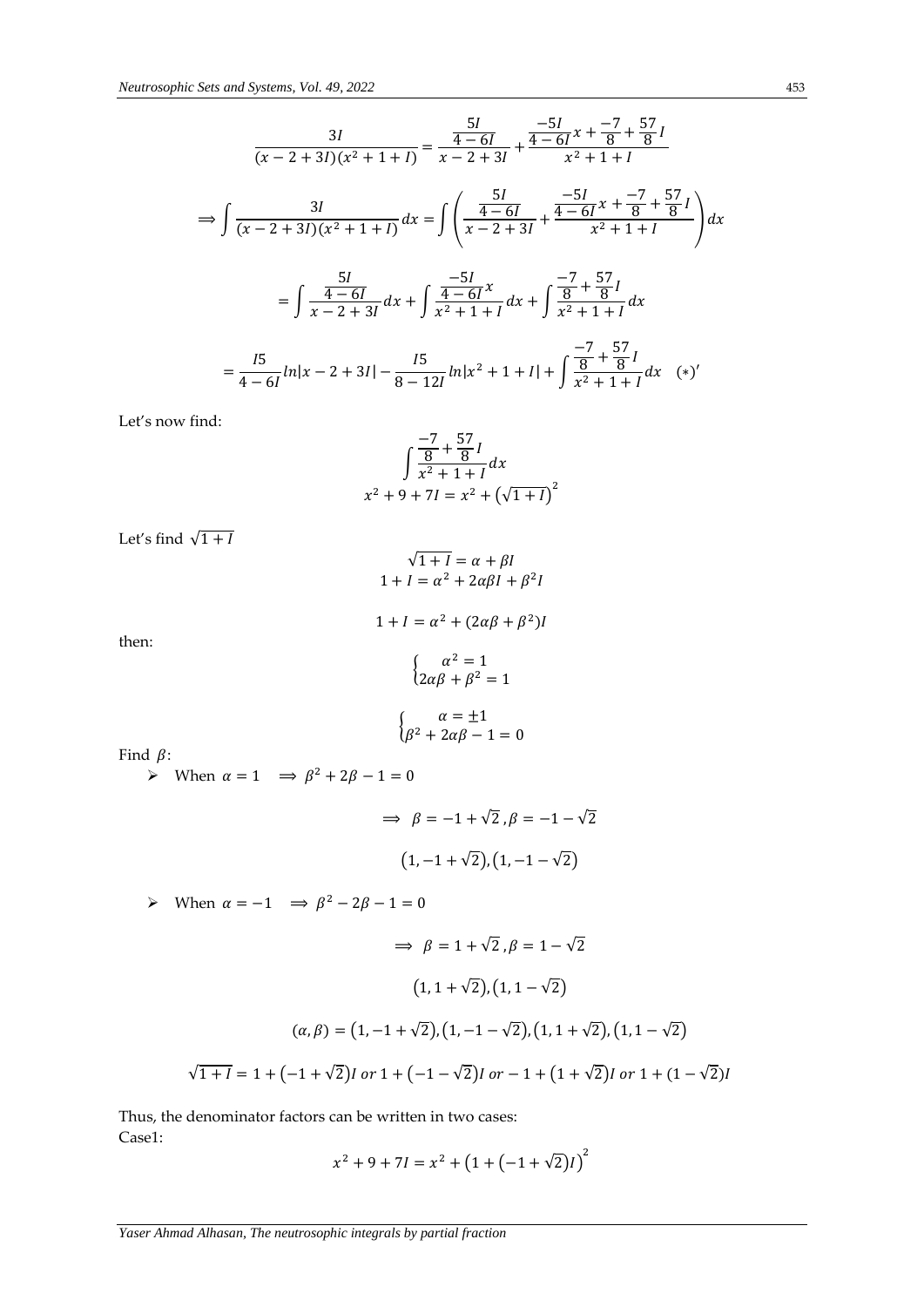$$
\int \frac{4+I}{x^2 + 9 + 7I} dx = \int \frac{4+I}{x^2 + (1 + (-1 + \sqrt{2})I)^2} dx
$$

$$
= \left(\frac{4+I}{1 + (-1 + \sqrt{2})I}\right) \tan^{-1} \left(\frac{x}{1 + (-1 + \sqrt{2})I}\right) + C
$$

$$
= \left(4 + \left(\frac{5 - 4\sqrt{2}}{\sqrt{2}}\right)I\right) \tan^{-1} \left(\left(1 + \left(\frac{-1 + \sqrt{2}}{\sqrt{2}}\right)I\right)x\right) + C
$$

$$
= \left(4 - \left(\frac{5\sqrt{2}}{2} - 4\right)I\right) \tan^{-1} \left(\left(1 + \left(\frac{-\sqrt{2}}{2} + 1\right)I\right)x\right) + C
$$

Case2:

$$
x^{2} - 4 + 3I = x^{2} + (1 + (-1 - \sqrt{2})I)^{2}
$$
  

$$
\int \frac{4 + I}{x^{2} + 9 + 7I} dx = \int \frac{4 + I}{x^{2} + (1 + (-1 - \sqrt{2})I)^{2}} dx
$$
  

$$
= \left(\frac{4 + I}{1 + (-1 - \sqrt{2})I}\right) \tan^{-1} \left(\frac{x}{1 + (-1 - \sqrt{2})I}\right) + C
$$
  

$$
= \left(4 - \left(\frac{5 + 4\sqrt{2}}{\sqrt{2}}\right)I\right) \tan^{-1} \left(\left(1 + \left(\frac{1 + \sqrt{2}}{\sqrt{2}}\right)I\right)x\right) + C
$$
  

$$
= \left(4 - \left(\frac{5\sqrt{2}}{2} + 4\right)I\right) \tan^{-1} \left(\left(1 + \left(\frac{\sqrt{2}}{2} + 1\right)I\right)x\right) + C
$$

Hence:

$$
\int \frac{4+I}{x^2+9+7I} dx = \begin{cases} \left(4 - \left(\frac{5\sqrt{2}}{2} - 4\right)I\right) \tan^{-1} \left( \left(1 + \left(\frac{-\sqrt{2}}{2} + 1\right)I\right) x \right) + C \\ \left(4 - \left(\frac{5\sqrt{2}}{2} + 4\right)I\right) \tan^{-1} \left( \left(1 + \left(\frac{\sqrt{2}}{2} + 1\right)I\right) x \right) + C \end{cases}
$$

by substitution in (∗)′, we get:

$$
\int \frac{4+l}{x^2 + 9 + 7l} dx =
$$
\n
$$
\int \frac{15}{4-6l} ln|x-2+3l| - \frac{15}{8-12l} ln|x^2 + 1 + l| + (4 - (\frac{5\sqrt{2}}{2} - 4)l) tan^{-1} ((1 + (\frac{-\sqrt{2}}{2} + 1)l)x) + C
$$
\n
$$
\int \frac{15}{4-6l} ln|x-2+3l| - \frac{15}{8-12l} ln|x^2 + 1 + l| + (4 - (\frac{5\sqrt{2}}{2} + 4)l) tan^{-1} ((1 + (\frac{\sqrt{2}}{2} + 1)l)x) + C
$$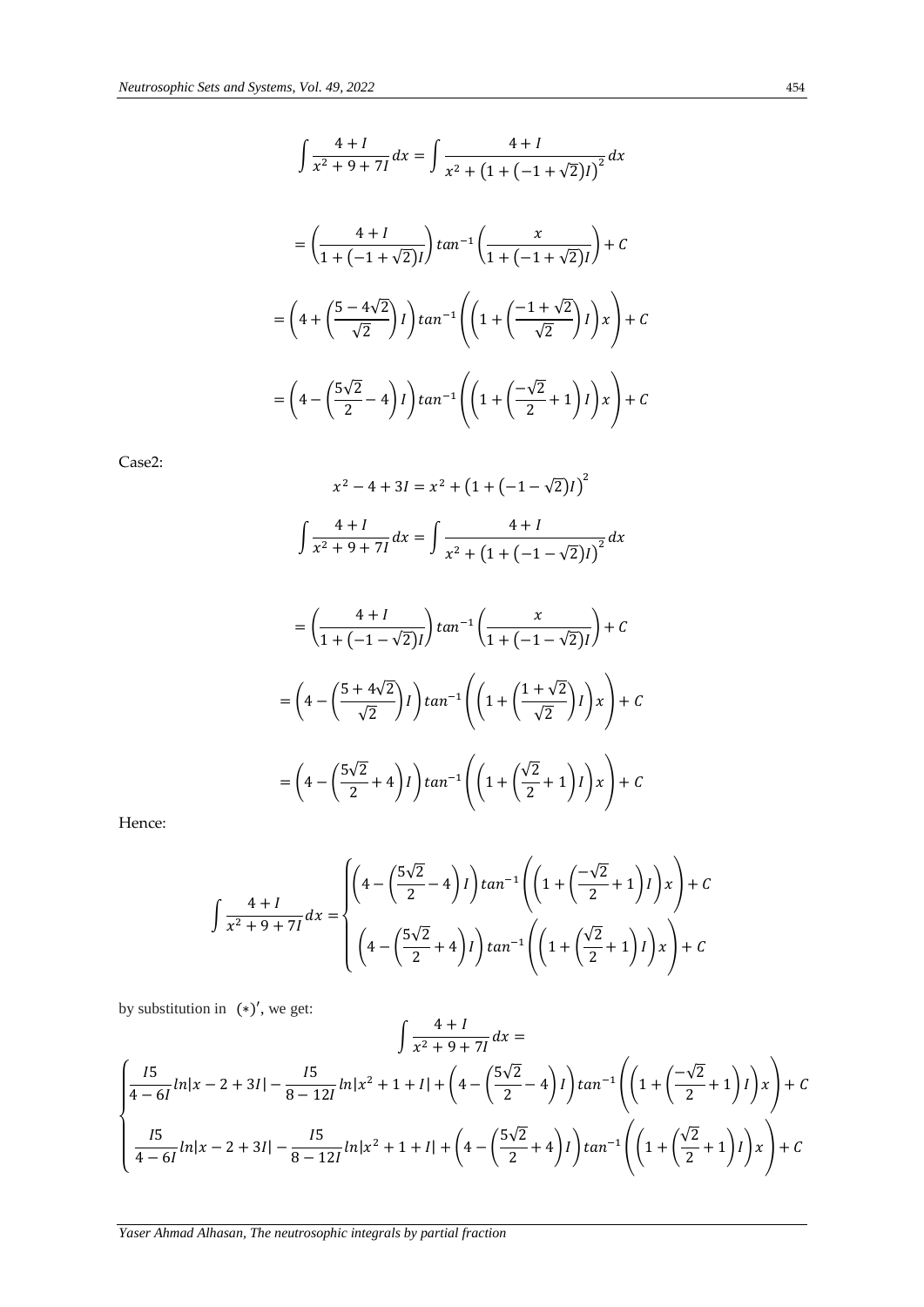# **Result3.1:**

When decomposing the neutrosophic function into factors, it can give us more than one analysis, and thus we get more than one result in the case the integral of the neutrosophic rational functions, as example3.1.4 and example3.1.5

# **3.2 Integral of the neutrosophic improper rational functions**

If the degree of the numerator is greater than the degree of the denominator, then we use long division method or using synthetic division method to facilitate the integration process.

# **Example3.2.1:**

Evaluate:

$$
\int \frac{x^3 + (3 + 2I)x^2 + (-5 + I)x + 8 - 4I}{x - 1 - 2I} dx
$$

Solution:

By using synthetic division method, we get:

$$
1 + 2I
$$
\n
$$
1 + 2I
$$
\n
$$
1 + 2I
$$
\n
$$
1 + 2I
$$
\n
$$
4 + 20I
$$
\n
$$
1 + 4 + 4I
$$
\n
$$
-1 + 21I
$$
\n
$$
-1 + 80I
$$

Then:

$$
\frac{x^3 + (3+2I)x^2 + (-5+I)x + 8 - 4I}{x - 1 - 2I} = x^2 + (4+4I)x + (-1+2I) + \frac{-1+80I}{x - 1 - 2I}
$$

$$
\Rightarrow \int \frac{x^3 + (3 + 2I)x^2 + (-5 + I)x + 8 - 4I}{x - 1 - 2I} dx = \int \left( x^2 + (4 + 4I)x - 1 + 21I + \frac{-1 + 80I}{x - 1 - 2I} \right) dx
$$

$$
= \frac{x^3}{3} + (2 + 2I)x^2 + (-1 + 21I)x + (-1 + 80I)ln|x - 1 - 2I| + C
$$

**Example3.2.2:**

Evaluate:

$$
\int \frac{(1+l)x^2 + (2-3l)x + 4-5l}{x-2-7l} dx
$$

Solution:

By using synthetic division method, we get:

$$
2 + 7I \n\begin{array}{|l|l|}\n2 + 7I & 1 + I & 2 - 3I & 4 - 5I \\
2 + 11I & 8 - 44I\n\end{array}
$$

Then:

 $\overline{a}$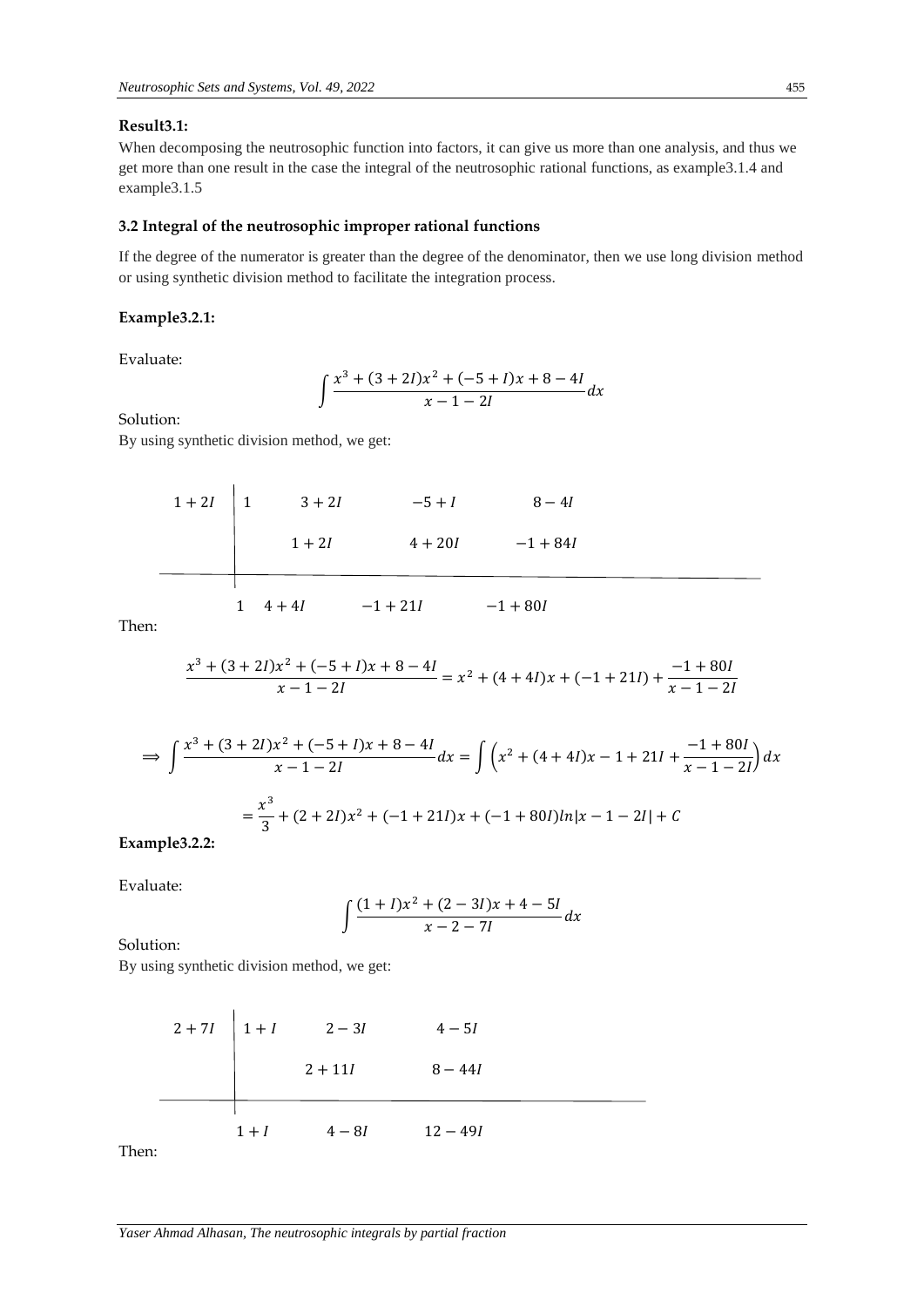$$
\frac{(1+l)x^2 + (2-3l)x + 4 - 5l}{x - 2 - 7l} = (1+l)x + (4-8l) + \frac{12 - 49l}{x - 2 - 7l}
$$
  
\n
$$
\Rightarrow \int \frac{(1+l)x^2 + (2-3l)x + 4 - 5l}{x - 2 - 7l} dx = \int \left( (1+l)x + (4-8l) + \frac{12 - 49l}{x - 2 - 7l} \right) dx
$$
  
\n
$$
= \left(\frac{1}{2} + \frac{1}{2}l\right)x^2 + (4-8l)x + (12-49l)ln|x - 2 - 7l| + C
$$

#### **4. Conclusions**

 This paper is an extension of the papers I presented in the field of neutrosophic integrals. Integrals are important in our life, as they facilitate many mathematical operations in our reality, and this is what led us to study the neutrosophic integrals by partial fraction, and I concluded that more than one result can be obtained in the case of integration of the neutrosophic fraction function. In addition, this paper is considered an introduction to the applications in neutrosophic integrals.

**Acknowledgments:** This publication was supported by the Deanship of Scientific Research at Prince Sattam bin Abdulaziz University, Alkharj, Saudi Arabia.

#### **References**

[1] Smarandache, F., "Introduction to Neutrosophic Measure, Neutrosophic Integral, and Neutrosophic Probability", Sitech-Education Publisher, Craiova – Columbus, 2013.

[2] Smarandache, F., "Finite Neutrosophic Complex Numbers, by W. B. Vasantha Kandasamy", Zip Publisher, Columbus, Ohio, USA, pp.1-16, 2011.

[3] Smarandache, F., "Neutrosophy. / Neutrosophic Probability, Set, and Logic, American Research Press", Rehoboth, USA, 1998.

[4] Smarandache, F., "Introduction to Neutrosophic statistics", Sitech-Education Publisher, pp.34-44, 2014.

[5] Smarandache, F., "A Unifying Field in Logics: Neutrosophic Logic", Preface by Charles Le, American Research Press, Rehoboth, 1999, 2000. Second edition of the Proceedings of the First International Conference on Neutrosophy, Neutrosophic Logic, Neutrosophic Set, Neutrosophic Probability and Statistics, University of New Mexico, Gallup, 2001.

[6] Smarandache, F., "Proceedings of the First International Conference on Neutrosophy", Neutrosophic Set, Neutrosophic Probability and Statistics, University of New Mexico, 2001.

[7] Alhasan,Y. "Concepts of Neutrosophic Complex Numbers", International Journal of Neutrosophic Science, Volume 8 , Issue 1, pp. 9-18, 2020.

[8] Smarandache, F., "Neutrosophic Precalculus and Neutrosophic Calculus", book, 2015.

[9] Al- Tahan, M., "Some Results on Single Valued Neutrosophic (Weak) Polygroups", International Journal of Neutrosophic Science, Volume 2, Issue 1, pp. 38-46, 2020.

[10] Edalatpanah. S., "A Direct Model for Triangular Neutrosophic Linear Programming", International Journal of Neutrosophic Science, Volume 1, Issue 1, pp. 19-28, 2020.